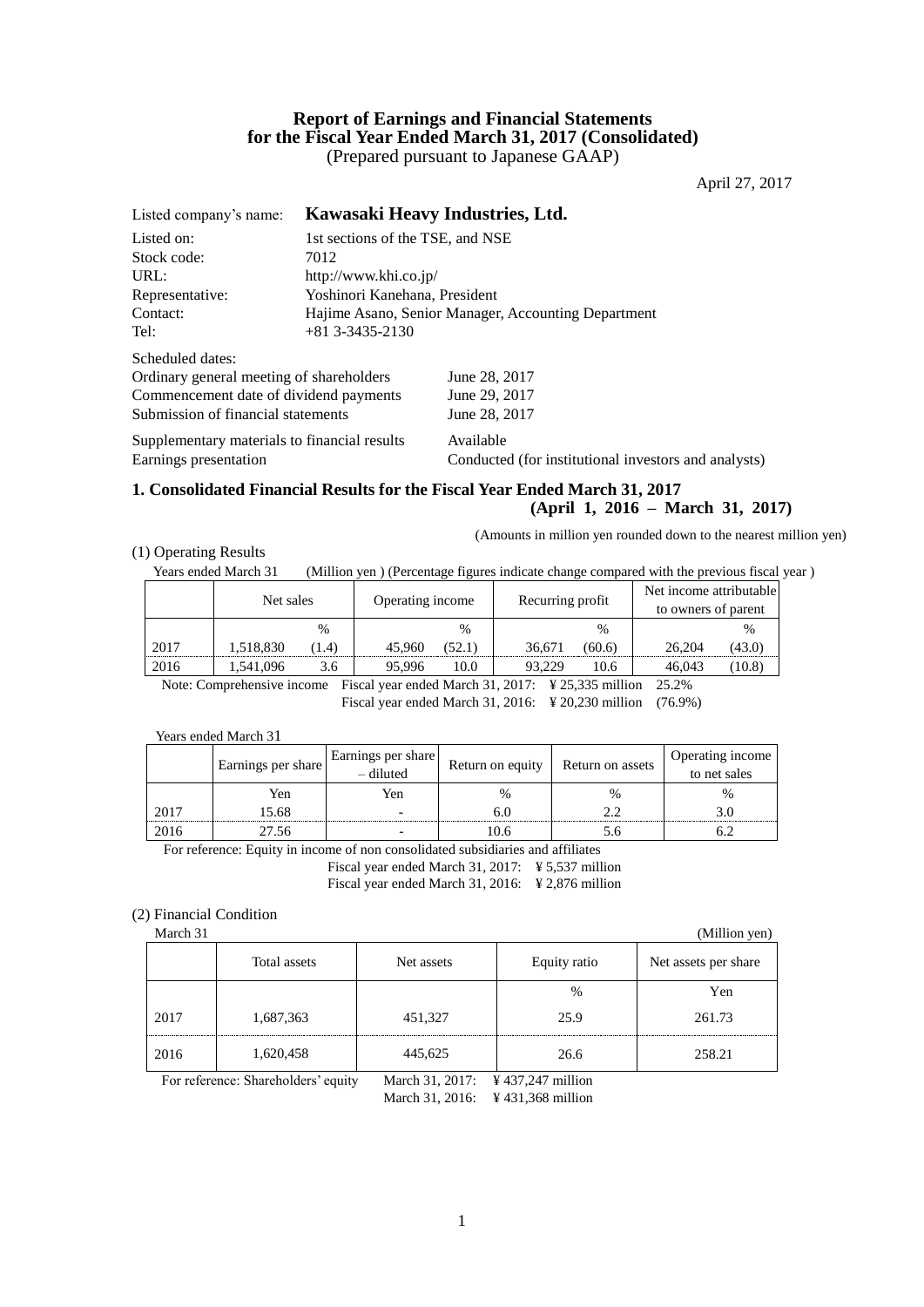# (3) Cash Flow Position

| Years ended March 31 | (Million yen)        |                      |                      |                           |
|----------------------|----------------------|----------------------|----------------------|---------------------------|
|                      | Cash flows from      | Cash flows from      | Cash flows from      | Cash and cash equivalents |
|                      | operating activities | investing activities | financing activities | at end of year            |
| 2017                 | 93.514               | (64, 879)            | (15, 850)            | 50.722                    |
| 2016                 | 86,059               | (74, 185)            | (23,400)             | 37,832                    |

# **2. Dividends**

Years ended/ending March 31

| Record             |     |      | Dividend per share |          | Total     |                               | Dividends /                    |                              |  |
|--------------------|-----|------|--------------------|----------|-----------|-------------------------------|--------------------------------|------------------------------|--|
| date or<br>term    | 1Q  | 2Q   | 3Q                 | Year-end | Full year | dividends<br>paid<br>(annual) | Payout ratio<br>(consolidated) | Net assets<br>(consolidated) |  |
|                    | Yen | Yen  | Yen                | Yen      | Yen       | million yen                   | $\%$                           | %                            |  |
| 2016               |     | 5.00 |                    | 7.00     | 12.00     | 20,047                        | 43.5                           | 4.6                          |  |
| 2017               |     | 4.00 |                    | 2.00     | 6.00      | 10,023                        | 38.2                           | 2.3                          |  |
| 2018<br>(forecast) |     |      |                    |          | 6.00      |                               | 27.8                           |                              |  |

**Notes:** The interim dividend and year-end dividend for the fiscal year ending March 31, 2018, have not been determined.

# **3. Forecast of Consolidated Earnings for the Fiscal Year Ending March 31, 2018 (April 1, 2017 – March 31, 2018)**

(Million yen)(Percentage figures indicate change compared with the previous fiscal year)

|           | Net sales |      | Operating income |               | Recurring profit |      | Net income<br>attributable to owners<br>of parent |      | Earnings<br>per share |
|-----------|-----------|------|------------------|---------------|------------------|------|---------------------------------------------------|------|-----------------------|
|           |           | $\%$ |                  | $\frac{0}{0}$ |                  | $\%$ |                                                   | $\%$ | Yen                   |
| Full year | 1,555,000 | 2.3  | 58,000           | 26.1          | 51.500           | 40.4 | 36,000                                            | 37.3 | 21.54                 |

**Notes:** The company has decided not to disclose an earnings outlook for the fiscal second quarter,

beginning with the fiscal year ending March 31, 2018. This decision is based on the fact that the Group manages operating performance mainly on a fiscal year basis.

### **\*Notes**

(1) Changes affecting the status of material subsidiaries (scope of consolidation): None

- (2) Changes in accounting policies, changes in accounting estimates, and correction of errors
	- (ⅰ) Changes in accounting policies in accord with revisions to accounting standards: None
	- (ⅱ) Changes in accounting policies other than (ⅰ): None
	- (ⅲ) Changes in accounting estimates: None
	- (ⅳ) Correction of errors: None

(3) Number of shares issued and outstanding (common stock)

(ⅰ) Number of shares issued as of period-end (including treasury stock) March 31, 2017: 1,670,805,320 shares

- March 31, 2016: 1,670,805,320 shares
- (ⅱ) Number of shares held in treasury as of period-end March 31, 2017: 259,108 shares<br>March 31, 2016: 228,992 shares March 31, 2016:
- (ⅲ) Average number of shares during respective periods March 31, 2017: 1,670,561,157 shares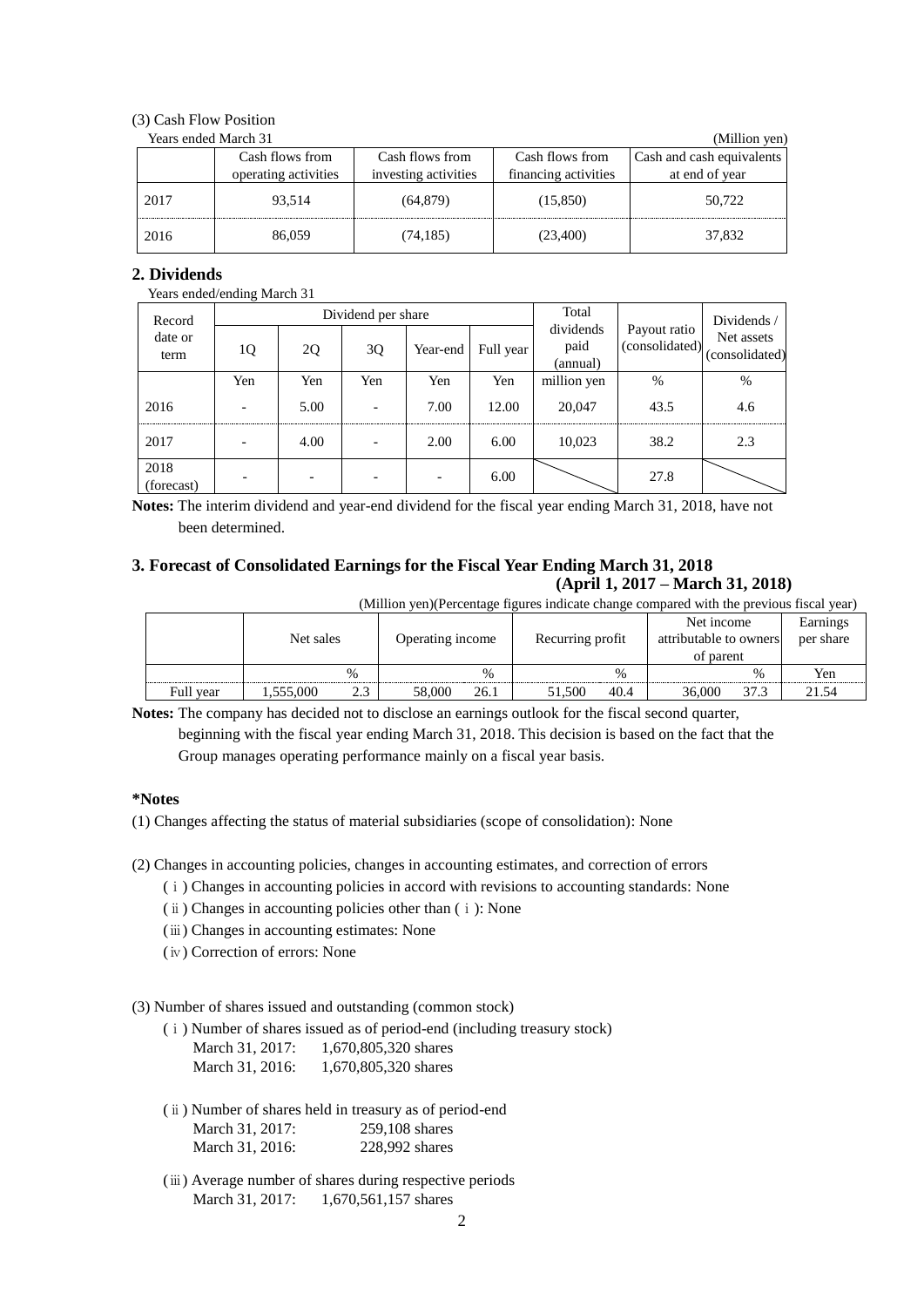March 31, 2016: 1,670,591,977 shares

### **\*Report of Earnings and Financial Statements are not subject to audit.**

### **\*Appropriate Use of Financial Forecasts and Other Important Matters**

### *Forward-Looking Statements*

These materials contain earnings forecast and other forward-looking statements based on information available to the company at the time of disclosure and the company makes no assurances as to the actual results and/or other outcomes, which may differ from those expressed or implied herein due to various factors. For assumptions underlying earnings forecasts and other information regarding the use of such forecasts, refer to "(4) Consolidated earnings outlook" on page 5 in section "1. Overview of operating results" in the Accompanying Materials.

### *How to Obtain Supplementary Briefing Material on Financial Results and Details of the Financial Results Briefing*

The Company plans to conduct a briefing for institutional investors and analysts on Thursday April 27, 2017, and to post the briefing material on financial results to be used for the briefing on TDnet and the Company's website simultaneously with the announcement of financial results.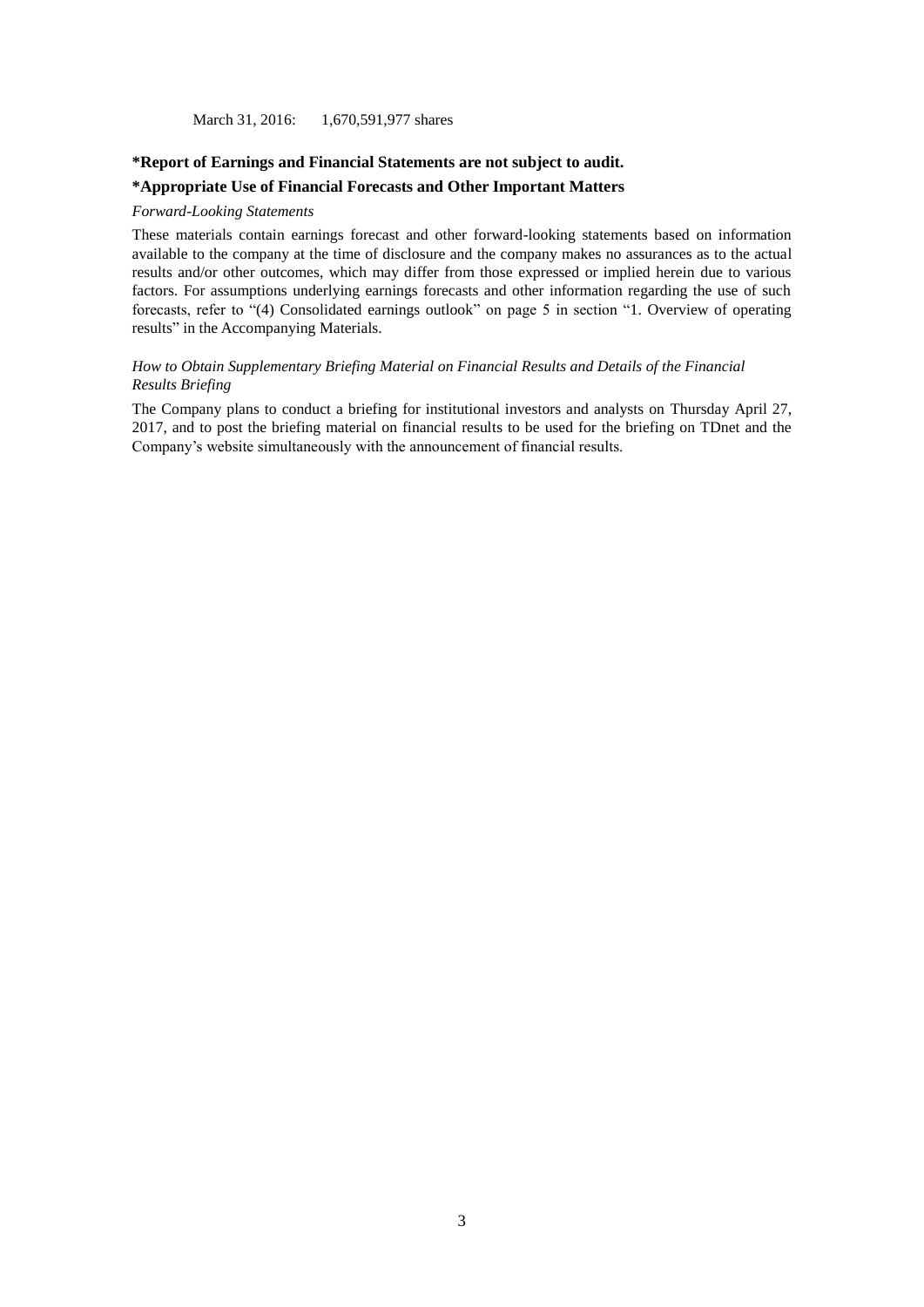# **Accompanying Materials – Contents**

| 1. Overview of operating results                                                              | 5  |
|-----------------------------------------------------------------------------------------------|----|
| (1) Consolidated operating results                                                            | 5  |
| (2) Consolidated financial condition                                                          | 8  |
| (3) Cash flows                                                                                | 8  |
| (4) Consolidated earnings outlook                                                             | 9  |
| 2. Basic rationale for selecting accounting standards                                         | 10 |
| 3. Consolidated Financial Statements                                                          | 11 |
| (1) Consolidated balance sheets                                                               | 11 |
| (2) Consolidated statements of income and comprehensive income                                | 13 |
| (3) Consolidated statement of changes in net assets                                           | 15 |
| (4) Consolidated statements of cash flows                                                     | 17 |
| (5) Notes on financial statements                                                             | 18 |
| Notes on the going-concern assumption                                                         | 18 |
| Related to consolidated statements of income                                                  | 18 |
| Segment information and others                                                                | 20 |
| Per share data                                                                                | 24 |
| Material subsequent events                                                                    | 24 |
| 4. Others                                                                                     | 25 |
| (1) Consolidated orders and sales                                                             | 25 |
| (2) Supplementary information on earnings forecasts for the fiscal year ending March 31, 2018 | 26 |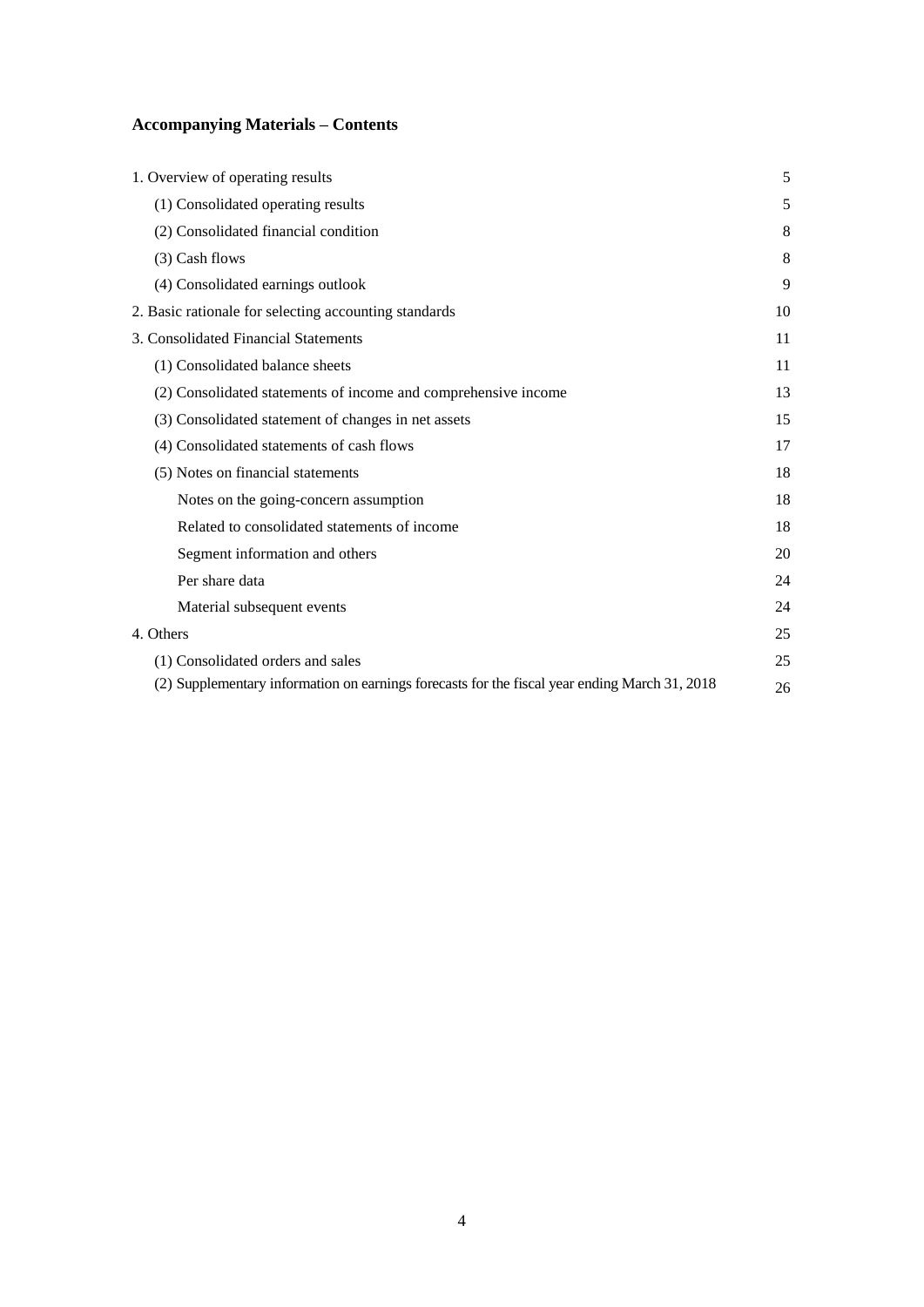### **1. Overview of operating results**

### **(1) Consolidated operating results**

(i) Overview of consolidated operating results

In fiscal 2016 (the twelve months ended March 31, 2017), the global economy continued to grow modestly, with growth centered on the U.S., where the real economy remains strong. On the other hand, the global economy is relatively lacking in vigor due to languishing crude oil prices, the economic slowdown in emerging countries and resource-rich countries, and other factors. In addition, future prospects for the real economy have become increasingly uncertain as a result of factors including turmoil in international financial markets due to Brexit, concerns about an expansion of protectionist policies, and other factors. Going forward, these risks with the potential to drag down the global economy must continue to be watched.

The Japanese economy remains at a standstill due to the deterioration in the external demand environment, lackluster personal consumption, and other factors. Going forward, the economy is expected to grow modestly overall due to steady improvement in the income and employment environments, but there is a possibility that economic policies enacted by countries around the world, especially the U.S., geopolitical risks in the Middle East, the Korean Peninsula, and other factors, could result in both rapid and significant fluctuations in foreign exchange rates. As a result, foreign exchange rates must continue to be watched carefully.

Amid such an operating environment, the Group's orders received in fiscal 2016 declined versus the previous fiscal year, mainly in the Aerospace, Ship & Offshore Structure and Plant & Infrastructure segments. Net sales during fiscal 2016 were on par with the same period of the previous fiscal year overall, as the increase in sales in the Plant & Infrastructure and Precision Machinery segments was offset by the impact of the yen's appreciation, the assignment of the construction machinery business during the previous fiscal year, and other factors. There was a decline in operating income, recurring profit, and net income attributable to owners of parent due to a deterioration in the Ship & Offshore Structure segment and a decline in profits in the Aerospace segment and other segments.

As a result, the Group's consolidated orders received declined ¥344.9 billion versus the same period of the previous fiscal year to ¥1,348.7 billion, consolidated net sales declined ¥22.2 billion year on year to ¥1,518.8 billion, consolidated operating income declined ¥50.0 billion year on year to ¥45.9 billion, consolidated recurring profit dropped ¥56.5 billion year on year to ¥36.6 billion, while net income attributable to owners of parent declined ¥19.8 billion year on year to ¥26.2 billion. ROIC\* was 5.0%, while ROE was 6.0%.

\* Before-tax ROIC = EBIT(income before income taxes + interest expense) / invested capital (interest-bearing debt + shareholders' equity).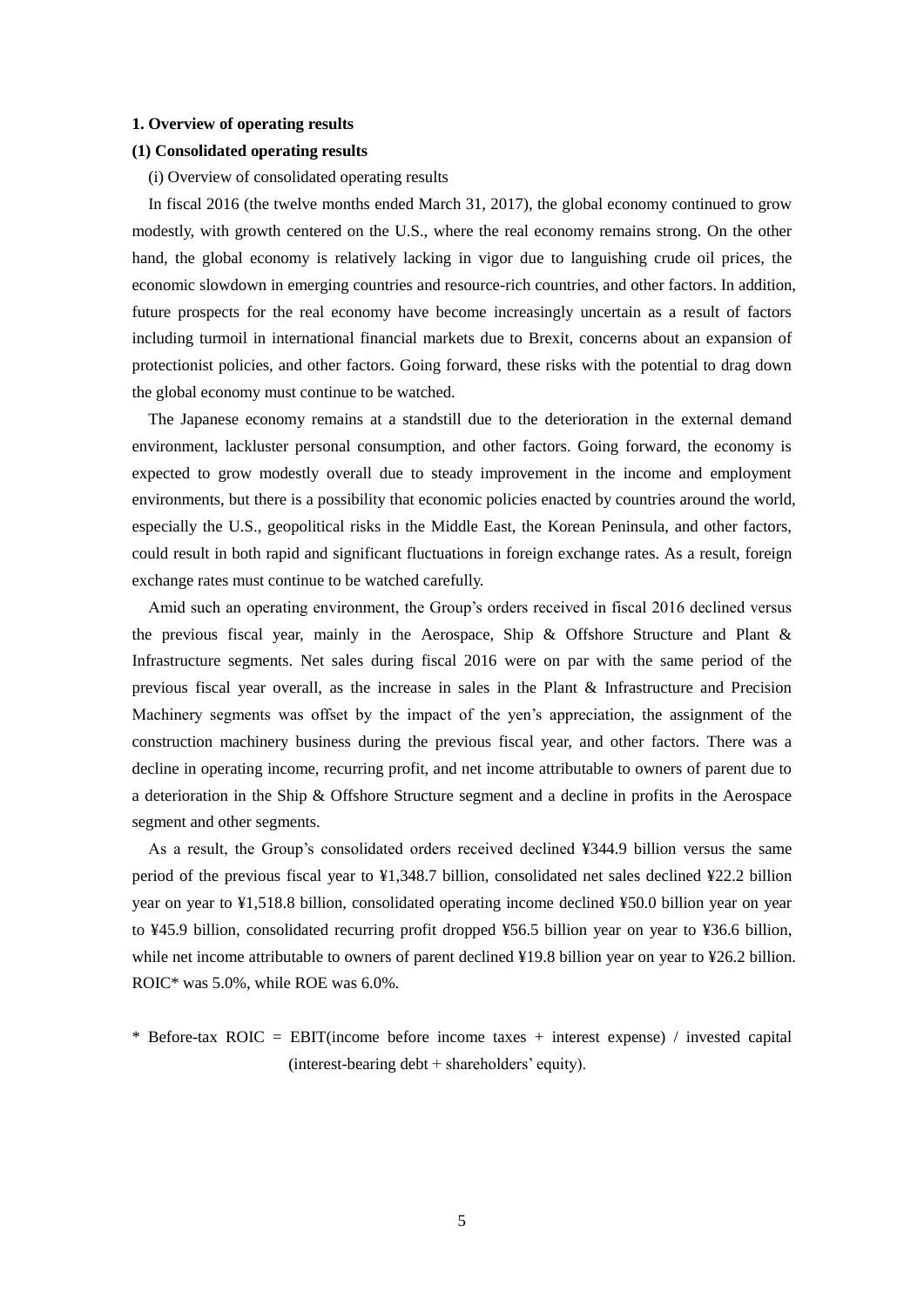Consolidated operating performance in the fiscal year ended March 31, 2017, is summarized by segment below.

### (ii) Segment information

| Segment net sales, operating income, and orders received |                          |           |                          |                            |                          |           | (billion yen) |                            |         |  |
|----------------------------------------------------------|--------------------------|-----------|--------------------------|----------------------------|--------------------------|-----------|---------------|----------------------------|---------|--|
|                                                          |                          |           |                          | Fiscal year ended March 31 |                          |           |               | Orders received            |         |  |
|                                                          |                          | 2016(A)   | 2017(B)                  |                            | Change $(B - A)$         |           |               | Fiscal year ended March 31 |         |  |
|                                                          | Net                      | Operating | Net                      | Operating                  | Net                      | Operating | 2016          | 2017                       | Change  |  |
|                                                          | sales                    | income    | sales                    | income                     | sales                    | income    | (A)           | (B)                        | $(B-A)$ |  |
| Ship & Offshore                                          |                          |           |                          |                            |                          |           |               |                            |         |  |
| Structure                                                | 94.8                     | (7.9)     | 103.2                    | (21.4)                     | 8.3                      | (13.4)    | 98.3          | 36.9                       | (61.4)  |  |
| <b>Rolling Stock</b>                                     | 146.6                    | 9.2       | 137.1                    | 3.4                        | (9.4)                    | (5.8)     | 132.1         | 158.5                      | 26.4    |  |
| Aerospace                                                | 351.8                    | 45.6      | 329.9                    | 25.0                       | (21.9)                   | (20.6)    | 464.2         | 237.0                      | (227.2) |  |
| Gas Turbine &                                            |                          |           |                          |                            |                          |           |               |                            |         |  |
| Machinery                                                | 236.4                    | 16.9      | 241.9                    | 15.2                       | 5.5                      | (1.6)     | 288.9         | 260.3                      | (28.5)  |  |
| Plant &                                                  |                          |           |                          |                            |                          |           |               |                            |         |  |
| Infrastructure                                           | 135.6                    | 8.5       | 160.8                    | 2.6                        | 25.2                     | (5.9)     | 138.7         | 95.0                       | (43.7)  |  |
| Motorcycle &                                             |                          |           |                          |                            |                          |           |               |                            |         |  |
| Engine                                                   | 333.5                    | 15.7      | 313.0                    | 11.7                       | (20.5)                   | (4.0)     | 333.5         | 313.0                      | (20.5)  |  |
| Precision                                                |                          |           |                          |                            |                          |           |               |                            |         |  |
| Machinery                                                | 133.1                    | 8.5       | 155.2                    | 13.1                       | 22.1                     | 4.5       | 133.1         | 166.8                      | 33.6    |  |
| Other                                                    | 108.8                    | 2.8       | 77.4                     | 3.1                        | (31.4)                   | 0.2       | 104.4         | 80.9                       | (23.4)  |  |
| Adjustments                                              | $\overline{\phantom{0}}$ | (3.7)     | $\overline{\phantom{0}}$ | (7.0)                      | $\overline{\phantom{0}}$ | (3.3)     |               |                            |         |  |
| Total                                                    | 1,541.0                  | 95.9      | 1,518.8                  | 45.9                       | (22.2)                   | (50.0)    | 1,693.6       | 1,348.7                    | (344.9) |  |

Note: 1. Net sales include only sales to external customers.

2. The Motorcycle & Engine segment's orders received are equal to its net sales as production is based mainly on estimated demand.

### **Ship & Offshore Structure**

Consolidated orders received fell ¥61.4 billion year on year to ¥36.9 billion, due to the downturn in demand for newly-built ships.

Consolidated net sales increased ¥8.3 billion to ¥103.2 billion, due to increase in the amount of shipbuilding and repairing of vessels for the Ministry of Defense, and other factors.

Consolidated operating income declined ¥13.4 billion year on year to an operating loss of ¥21.4 billion, attributable to an increase in amount of allowance for doubtful accounts on trade receivables from the joint venture in Brazil, an increase in provision for losses on construction contracts resulting from the appreciation of the yen, an increase in costs, and other factors.

### **Rolling Stock**

Consolidated orders received increased ¥26.4 billion year on year to ¥158.5 billion, as despite the decline for overseas markets, orders for linear-motor subway cars were received from the Tokyo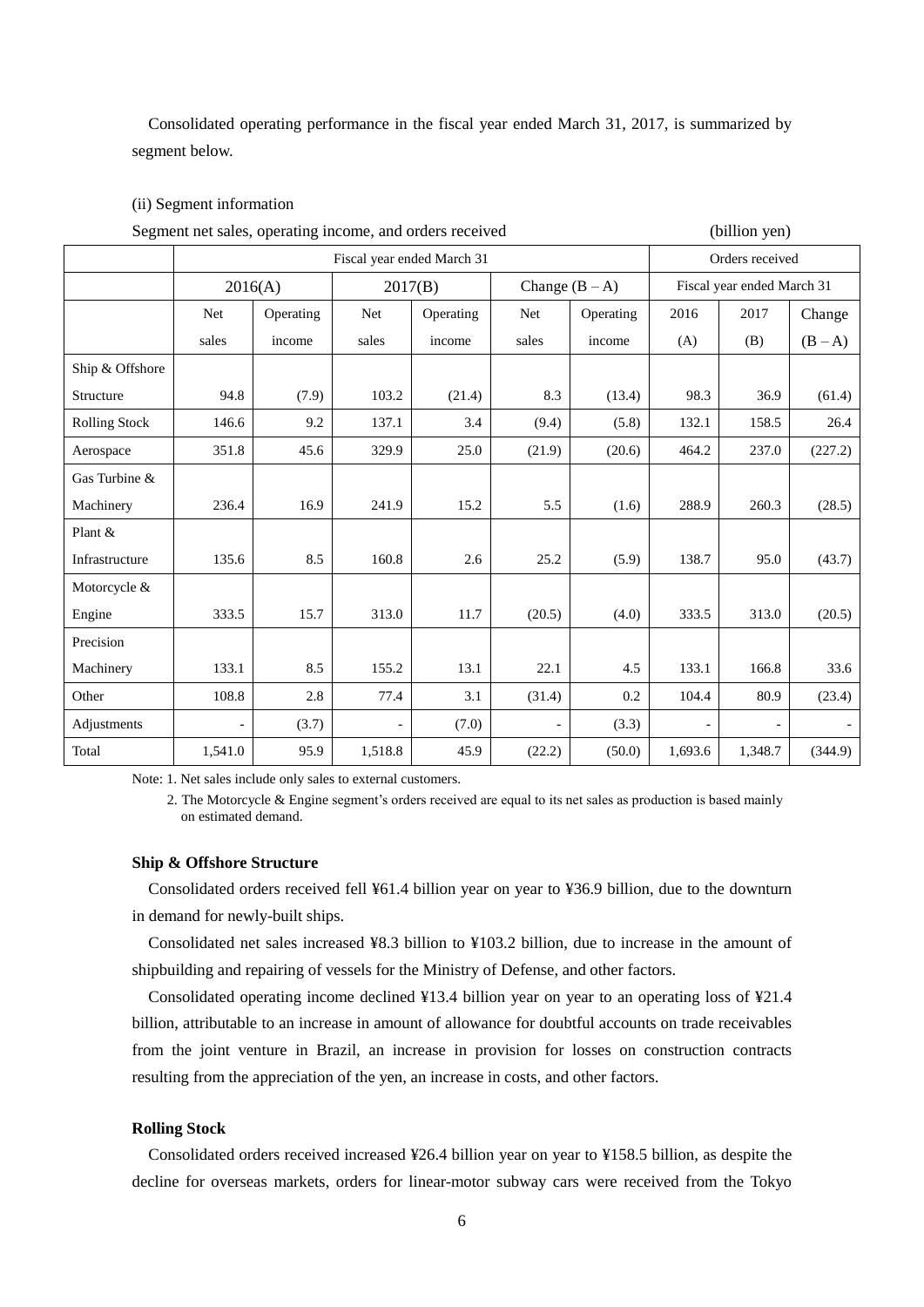Metropolitan Bureau of Transportation, along with other factors.

Consolidated net sales declined ¥9.4 billion year on year to ¥137.1 billion, due to a decline in sales to Asia including Taiwan and Singapore, and other factors.

Consolidated operating income declined ¥5.8 billion year on year to ¥3.4 billion, due to the drop in sales, the decline in highly-profitable projects, an increase in costs, and other factors.

### **Aerospace**

Consolidated orders received declined ¥227.2 billion to ¥237.0 billion. The year-on-year decline was due to the fact that a bulk order for patrol aircraft was received from the Ministry of Defense in the previous fiscal year.

Consolidated net sales declined ¥21.9 billion year on year to ¥329.9 billion, due to the effect of the appreciation of the yen and other factors, despite the increase in sales to the Ministry of Defense.

Consolidated operating income fell ¥20.6 billion year on year to ¥25.0 billion, due to the appreciation of the yen and a decline in profitability of component parts for commercial aircraft, along with other factors.

### **Gas Turbine & Machinery**

Consolidated orders received declined ¥28.5 billion year on year to ¥260.3 billion. This decline was attributable to a drop in orders for items such as hydraulic machinery and compressors, as well as due to the fact that a bulk order was received in the previous fiscal year for a new project for aircraft engine components.

Consolidated net sales increased ¥5.5 billion year on year to ¥241.9 billion, due to the increase in sales of commercial aircraft jet engine component parts, an increase in work on gas engine power generation systems, and other factors, despite the impact of the yen's appreciation.

Consolidated operating income declined ¥1.6 billion year on year to ¥15.2 billion, due to the effect of the appreciation of the yen, an increase in depreciation of development costs of new commercial aircraft jet engine projects, and other factors.

### **Plant & Infrastructure**

Consolidated orders received fell ¥43.7 billion year on year to ¥95.0 billion, due to the decline in municipal refuse incineration plants for the domestic market, along with other factors.

Consolidated net sales increased ¥25.2 billion year on year to ¥160.8 billion, due to an increase in construction work volume on a chemical plant for an overseas market.

Consolidated operating income declined ¥5.9 billion year on year to ¥2.6 billion, due to the provision for losses on construction contracts in LNG tanks for overseas markets and other factors, despite an increase in sales.

#### **Motorcycle & Engine**

Consolidated net sales declined ¥20.5 billion year on year to ¥313.0 billion, due to the impact of the yen's appreciation, the decline in general-purpose gasoline engines and motorcycles to emerging countries, and other factors, despite the increase in sales of motorcycles and automobiles for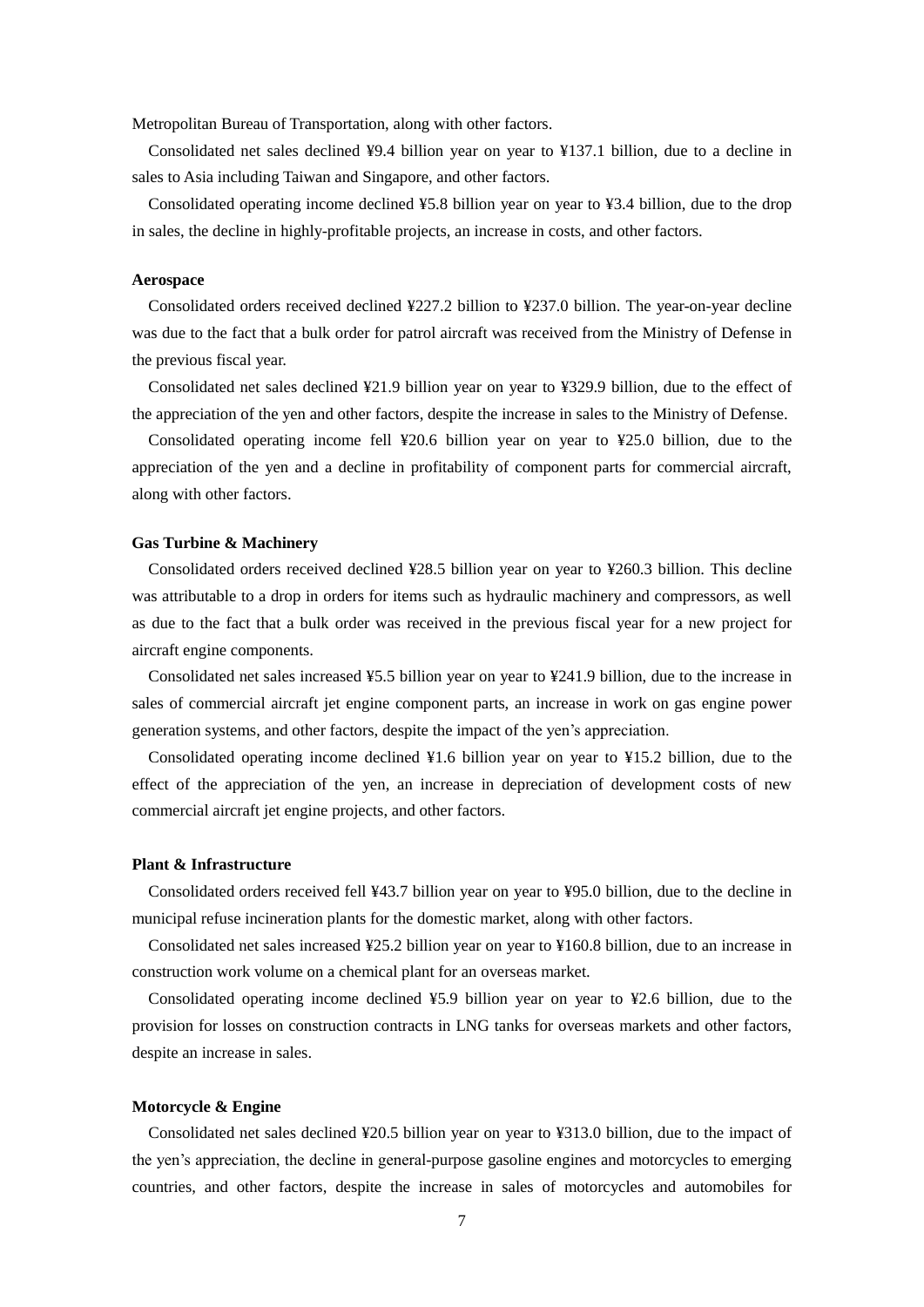developed countries.

Consolidated operating income declined ¥4.0 billion year on year to ¥11.7 billion, due to a drop in sales.

### **Precision Machinery**

Consolidated orders received increased ¥33.6 billion year on year to ¥166.8 billion, due to the increase in hydraulic components for construction machinery and various industrial robots, along with other factors.

Consolidated net sales increased ¥22.1 billion year on year to ¥155.2 billion, due to the increase in hydraulic components for construction machinery and various industrial robots, along with other factors.

Consolidated operating income increased ¥4.5 billion year on year to ¥13.1 billion, due to the increase in sales.

### **Other Operations**

Consolidated net sales fell ¥31.4 billion year on year to ¥77.4 billion, due to the assignment of the construction machinery business in the same period of the previous fiscal year.

Consolidated operating income increased ¥0.2 billion year on year to ¥3.1 billion.

### **(2) Consolidated financial condition**

### (i) Assets

Total assets at March 31, 2017, were ¥1,687.3 billion, a 4.1% increase from March 31, 2016. Current assets increased 5.8% year on year to ¥1,077.8 billion, mainly attributable to an increase in trade receivables. Fixed assets increased 1.1% year on year to ¥609.5 billion, primarily due to an increase in holdings of property, plant and equipment due to capital investment.

### (ii) Liabilities

Consolidated liabilities increased 5.2% year on year to ¥1,236.0 billion at March 31, 2017. The increase was mainly attributable to an increase in advances from customers and other factors.

#### (iii) Net assets

Consolidated net assets increased 1.2% year on year to ¥451.3 billion, as the increase due to the posting of net income attributable to owners of parent was partly offset by dividend payments and other factors.

### **(3) Cash flows**

(i) Cash flows from operating activities

Operating activities provided net cash of ¥93.5 billion, a ¥7.4 billion increase from the previous fiscal year. Major sources of operating cash flow included income before income taxes of ¥38.8 billion and depreciation and amortization of ¥51.5 billion. Major uses of operating cash flow included expenditure of ¥13.1 billion for cash paid for income taxes and expenditure of ¥64.6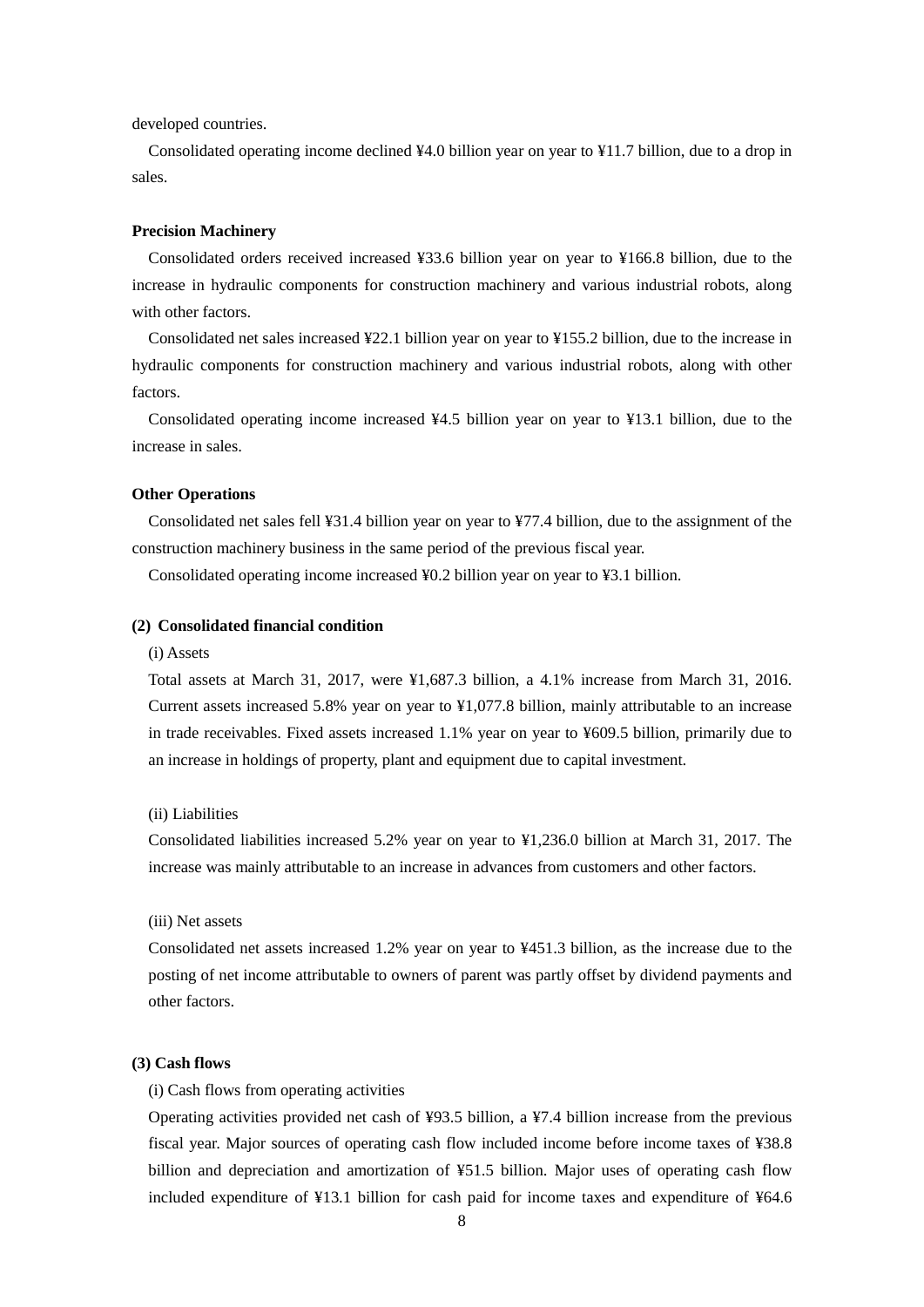billion due to an increase in trade receivables.

### (ii) Cash flows from investing activities

Investing activities used net cash of ¥64.8 billion, ¥9.3 billion less than in the previous fiscal year, mainly to acquire property, plant and equipment, as well as intangible assets.

### (iii) Cash flows from financing activities

Financing activities used net cash of ¥15.8 billion, ¥7.5 billion less than in the previous fiscal year. The cash outflow was mainly the result of cash dividends paid.

#### **(4) Consolidated earnings outlook**

For the fiscal year ending March 31, 2018, we are expecting consolidated net sales of ¥1,555.0 billion, a ¥36.2 billion year-on-year increase, due to expected increases in the Rolling Stock, Gas Turbine & Machinery, Motorcycle & Engine, Precision Machinery and other segments. In terms of profit, we are forecasting consolidated operating income of ¥58.0 billion, recurring profit of ¥51.5 billion, and net income attributable to owners of parent of ¥36.0 billion. Furthermore, we are expecting ROIC of 6.0% and ROE of 8.0%. These forecasts are based on the expectation for an increase in profits in conjunction with a rise in sales, a recovery in the Ship & Offshore Structure segment which posted a large loss in the previous fiscal year, and other factors, despite a drop in production of component parts for commercial aircraft in the Aerospace segment and other factors.

Consolidated orders received are expected to increase ¥211.3 billion year on year to ¥1,560.0 billion, due to expected increases in the Rolling Stock and Aerospace segments.

Assumed exchange rates of ¥108/US\$ and ¥114/Euro were used for the above consolidated earnings outlook.

### *Note regarding consolidated earnings outlook*

The above earnings outlook is based on information available at the time of preparation, and includes risks and uncertainties. We therefore discourage making investment decisions depending solely on this outlook. Actual earnings may differ materially from this outlook, due to a variety of important factors stemming from changes in the external environment and/or the Company's internal environment. Important factors that impact actual operating performance include, but are not limited to, the economic situation surrounding the Company's scope of business, foreign exchange rates (the yen/dollar exchange rate in particular), tax codes and other regulatory system-related issues.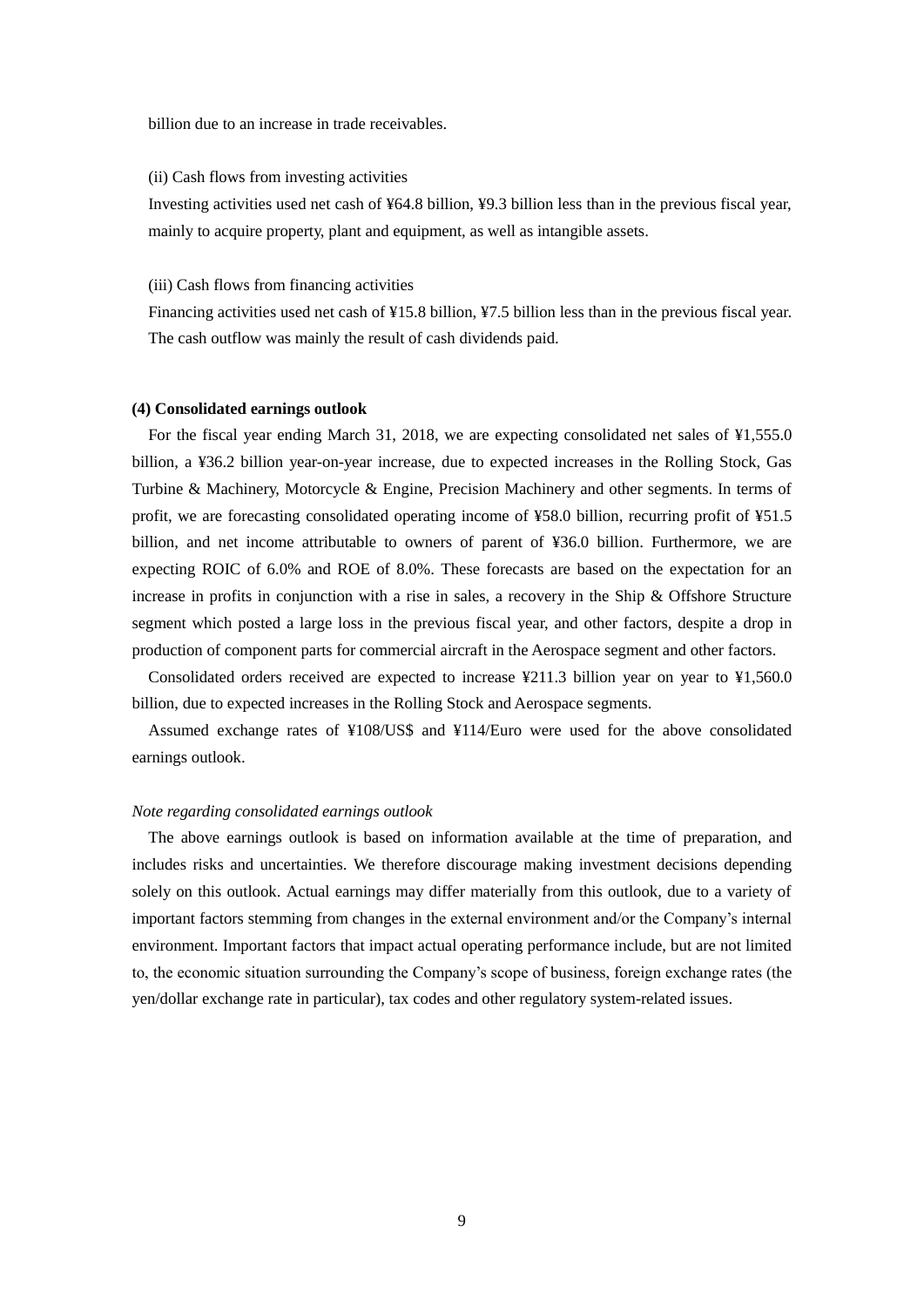# **2. Basic rationale for selecting accounting standards**

In the near term, the Group plans to continue to use Japanese accounting standards to prepare consolidated financial statements. The Group will continue to study the possible adoption of IFRS from the standpoint of increasing corporate value over the medium- to long-term horizon as well as promoting constructive dialogue with investors, all while taking the situation surrounding the Group both in Japan and overseas into consideration.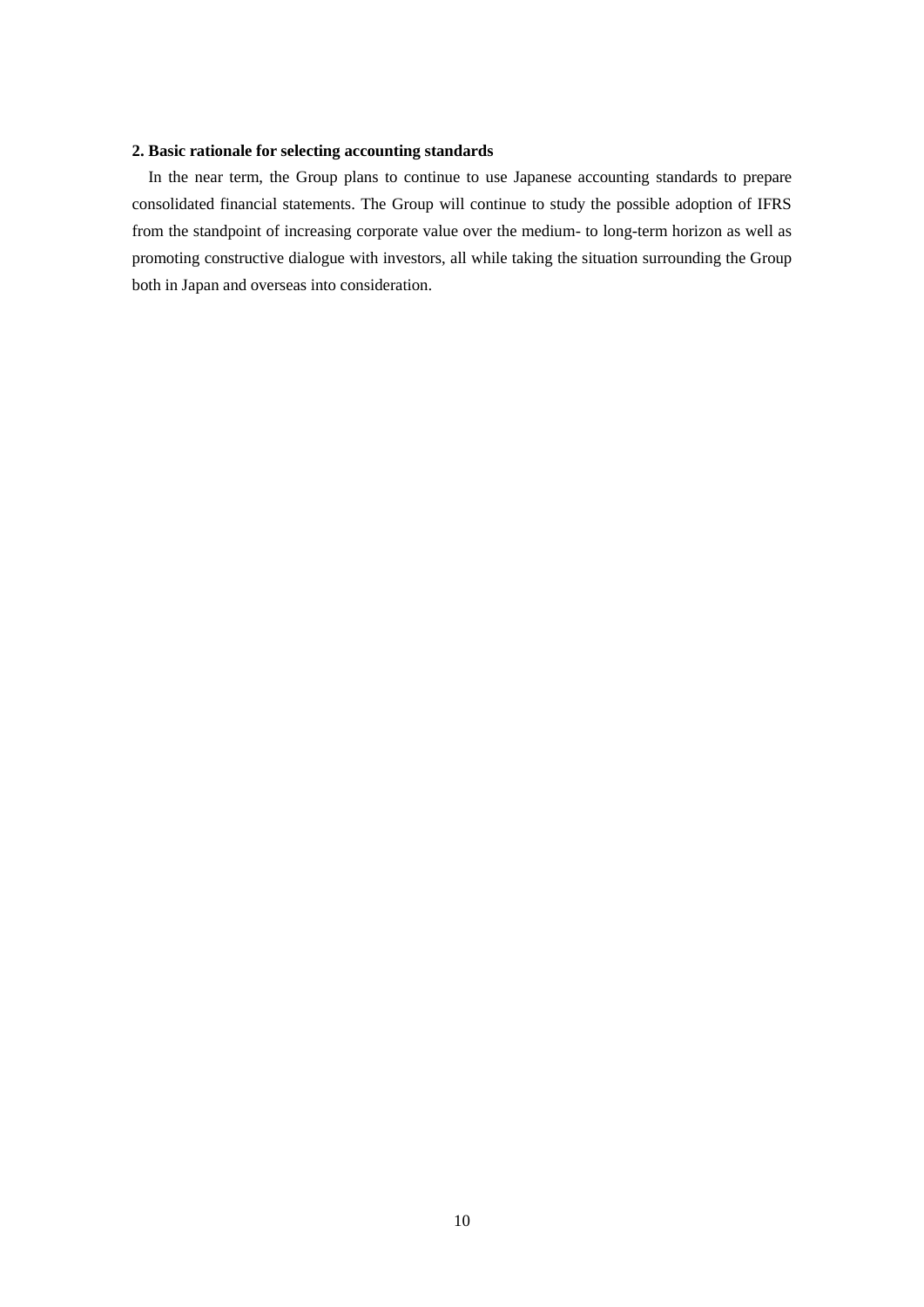# **3. Consolidated Financial Statements**

# **(1) Consolidated balance sheets**

| March 31                            |                      | Million yen |           |  |  |
|-------------------------------------|----------------------|-------------|-----------|--|--|
|                                     |                      | 2016        | 2017      |  |  |
| <b>Assets</b>                       |                      |             |           |  |  |
| <b>Current</b> assets               |                      |             |           |  |  |
| Cash on hand and in banks           |                      | 42,157      | 55,388    |  |  |
| Trade receivables                   |                      | 381,339     | 444,633   |  |  |
| Merchandise and finished products   |                      | 57,092      | 49,850    |  |  |
| Work in process                     |                      | 324,915     | 323,433   |  |  |
| Raw materials and supplies          |                      | 110,956     | 111,577   |  |  |
| Deferred tax assets                 |                      | 27,275      | 26,566    |  |  |
| Other                               |                      | 76,743      | 68,978    |  |  |
| Allowance for doubtful receivables  |                      | (2,578)     | (2, 593)  |  |  |
|                                     | Total current assets | 1,017,903   | 1,077,835 |  |  |
| <b>Fixed assets</b>                 |                      |             |           |  |  |
| Net property, plant and equipment   |                      |             |           |  |  |
| Buildings and structures,           |                      | 166,345     | 180,070   |  |  |
| Machinery and equipment,            |                      | 128,814     | 134,071   |  |  |
| Land                                |                      | 64,237      | 64,743    |  |  |
| Leased assets.                      |                      | 2,192       | 1,955     |  |  |
| Construction in progress            |                      | 17,772      | 21,133    |  |  |
| Other,                              |                      | 57,195      | 59,906    |  |  |
| Total property, plant and equipment |                      | 436,557     | 461,881   |  |  |
| Intangible assets                   |                      | 15,475      | 15,284    |  |  |
| Investments and other assets        |                      |             |           |  |  |
| Investments in securities           |                      | 13,781      | 13,917    |  |  |
| Long-term loans                     |                      | 337         | 301       |  |  |
| Net defined benefit assets          |                      | 74          | 86        |  |  |
| Deferred tax assets                 |                      | 43,842      | 36,499    |  |  |
| Other                               |                      | 102,387     | 96,284    |  |  |
| Allowance for doubtful receivables  |                      | (9,902)     | (14, 727) |  |  |
| Total investments and other assets  |                      | 150,521     | 132,362   |  |  |
|                                     | Total fixed assets   | 602,554     | 609,527   |  |  |
| <b>Total assets</b>                 |                      | 1,620,458   | 1,687,363 |  |  |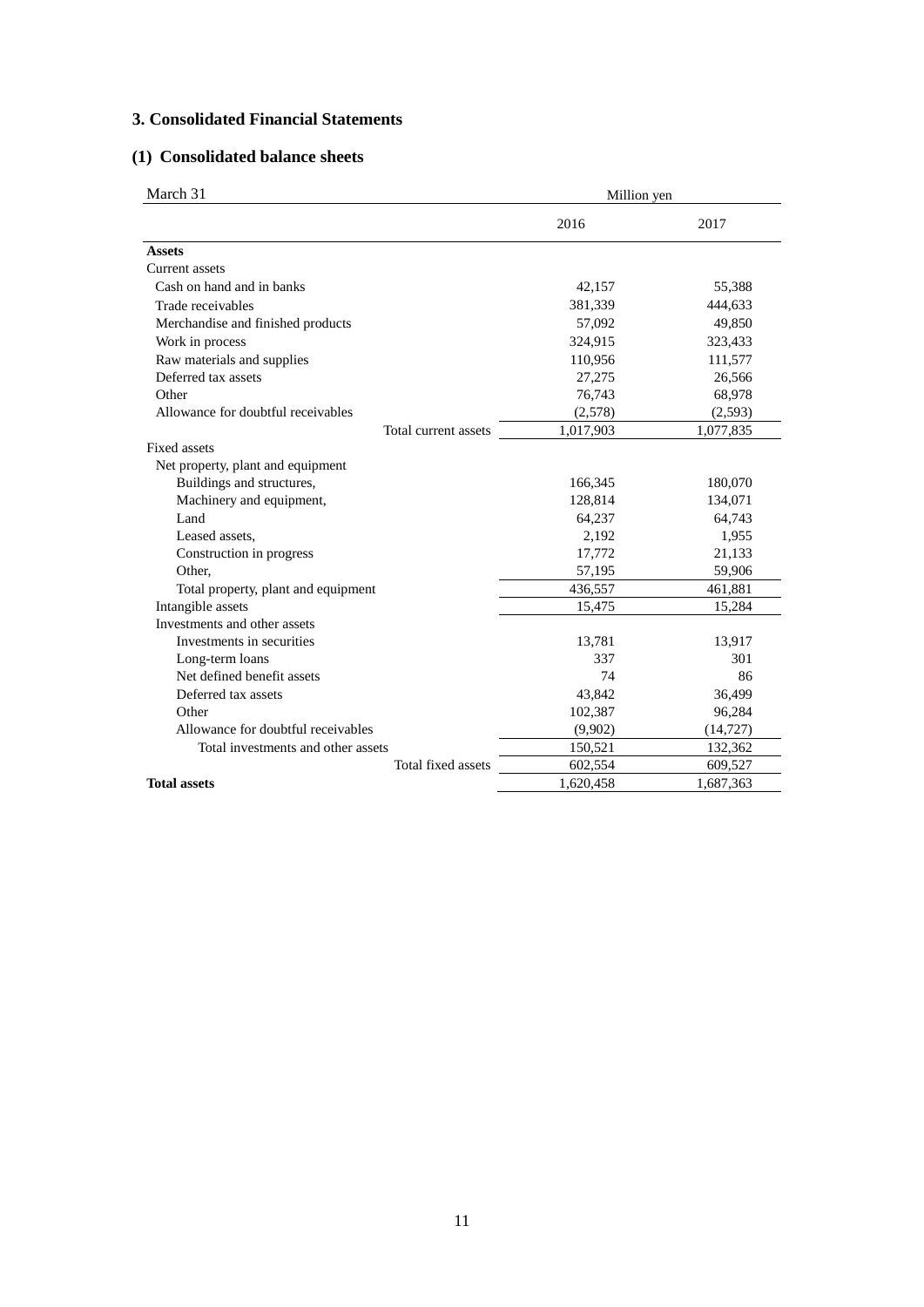| <b>Liabilities</b>                                      |           |           |
|---------------------------------------------------------|-----------|-----------|
| Current liabilities                                     |           |           |
| Trade payables                                          | 233,979   | 240,572   |
| Electronically recorded obligations-operating           | 87,798    | 101,449   |
| Short-term debt                                         | 105,891   | 111,456   |
| Current portion of bonds                                | 10,000    | 10,000    |
| Lease obligations, current                              | 156       | 192       |
| Income taxes payable                                    | 10,889    | 4,295     |
| Deferred tax liabilities                                | 979       | 22        |
| <b>Accrued bonuses</b>                                  | 25,138    | 20,288    |
| Provision for product warranties                        | 12,642    | 12,175    |
| Provision for losses on construction contracts          | 7,926     | 18,103    |
| Advances from customers                                 | 170,454   | 205,871   |
| Other                                                   | 101,854   | 119,013   |
| Total current liabilities                               | 767,711   | 843,441   |
|                                                         |           |           |
| Long-term liabilities                                   |           |           |
| Bonds payable                                           | 120,000   | 130,000   |
| Long-term debt                                          | 160,809   | 147,492   |
| Lease obligations                                       | 1,566     | 1,550     |
| Deferred tax liabilities                                | 8,439     | 8,476     |
| Provision for environmental measures                    | 1,693     | 1,113     |
| Net defined benefit liability                           | 90,789    | 81,563    |
| Asset retirement obligations                            | 650       | 619       |
| Other                                                   | 23,170    | 21,778    |
| Total long-term liabilities                             | 407,120   | 392,594   |
| <b>Total liabilities</b>                                | 1,174,832 | 1,236,035 |
| <b>Net assets</b>                                       |           |           |
| Shareholders' equity                                    |           |           |
| Common stock                                            | 104,484   | 104,484   |
| Capital surplus                                         | 54,394    | 54,393    |
| Retained earnings                                       | 279,627   | 287,448   |
| Treasury stock                                          | (86)      | (96)      |
| Total shareholders' equity                              | 438.419   | 446,230   |
|                                                         |           |           |
| Accumulated other comprehensive income                  |           |           |
| Net unrealized gains (losses) on securities, net of tax | 2,705     | 3,232     |
| Deferred gains (losses) on hedges                       | 692       | (1,182)   |
| Foreign currency translation adjustments                | 8,990     | (341)     |
| Remeasurements of defined benefit plans                 | (19, 439) | (10,692)  |
| Total accumulated other comprehensive income            | (7,051)   | (8,983)   |
| Non-controlling interests                               | 14,257    | 14,080    |
| <b>Total net assets</b>                                 | 445,625   | 451,327   |
| <b>Total liabilities and net assets</b>                 | 1,620,458 | 1,687,363 |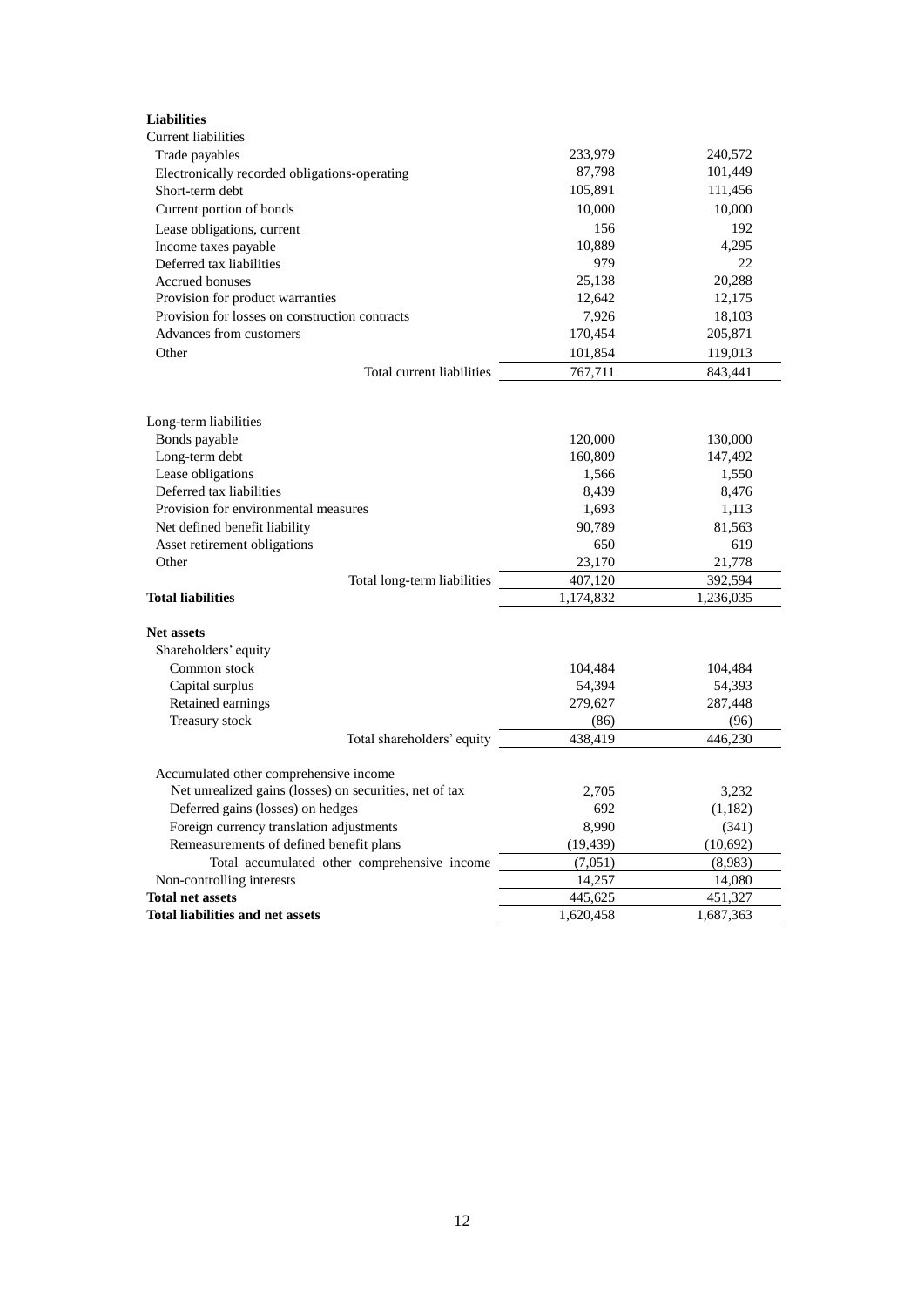# (**2) Consolidated statements of income and comprehensive income**

# **Consolidated statements of income**

| Years ended March 31                                             | Million yen  |             |  |  |
|------------------------------------------------------------------|--------------|-------------|--|--|
|                                                                  | 2016         | 2017        |  |  |
| Net sales                                                        | 1,541,096    | 1,518,830   |  |  |
| Cost of sales                                                    | 1,253,691    | 1,278,906   |  |  |
| Gross profit                                                     | 287,405      | 239,923     |  |  |
| Selling, general and administrative expenses                     |              |             |  |  |
| Salaries and benefits                                            | 52,683       | 51,436      |  |  |
| Advertising expenses                                             | 12,067       | 11,241      |  |  |
| R&D expenses                                                     | 43,611       | 43,627      |  |  |
| Other                                                            | 83,045       | 87,657      |  |  |
| Total selling, general and administrative expenses               | 191,408      | 193,963     |  |  |
| Operating income                                                 | 95,996       | 45,960      |  |  |
| Non-operating income                                             |              |             |  |  |
| Interest income                                                  | 748          | 845         |  |  |
| Dividend income                                                  | 415          | 254         |  |  |
| Equity in income of non-consolidated subsidiaries and affiliates | $(*1)2,876$  | 5,537       |  |  |
| Gain on sale of fixed assets                                     | $(*2)3,155$  | $(*2)875$   |  |  |
| Other                                                            | 7,914        | 4,881       |  |  |
| Total non-operating income                                       | 15,111       | 12,394      |  |  |
| Non-operating expenses                                           |              |             |  |  |
| Interest expense                                                 | 3,637        | 2,859       |  |  |
| Foreign exchange losses                                          | 6,532        | 7,724       |  |  |
| Loss on disposal of fixed assets                                 | 1,119        | 2,233       |  |  |
| Other                                                            | 6,589        | 8,866       |  |  |
| Total non-operating expenses                                     | 17,878       | 21,684      |  |  |
| Recurring profit                                                 | 93,229       | 36,671      |  |  |
| Extraordinary income                                             |              |             |  |  |
| Gain on sale of fixed assets                                     |              | $(*4)2,202$ |  |  |
| Gain on transfer of business                                     | $(*3)901$    |             |  |  |
| Total extraordinary income                                       | 901          | 2,202       |  |  |
| <b>Extraordinary losses</b>                                      |              |             |  |  |
| Loss on overseas business                                        | $(*1)19,298$ |             |  |  |
| Total extraordinary losses                                       | 19,298       |             |  |  |
| Income before income taxes                                       | 74,832       | 38,873      |  |  |
| Income taxes                                                     |              |             |  |  |
| Current                                                          | 20,153       | 7,470       |  |  |
| Deferred                                                         | 7,000        | 3,477       |  |  |
| Total income taxes                                               | 27,153       | 10,948      |  |  |
| Net income                                                       | 47,678       | 27,925      |  |  |
| Net income attributable to non-controlling interests             | 1,635        | 1,721       |  |  |
| Net income attributable to owners of parent                      | 46,043       | 26,204      |  |  |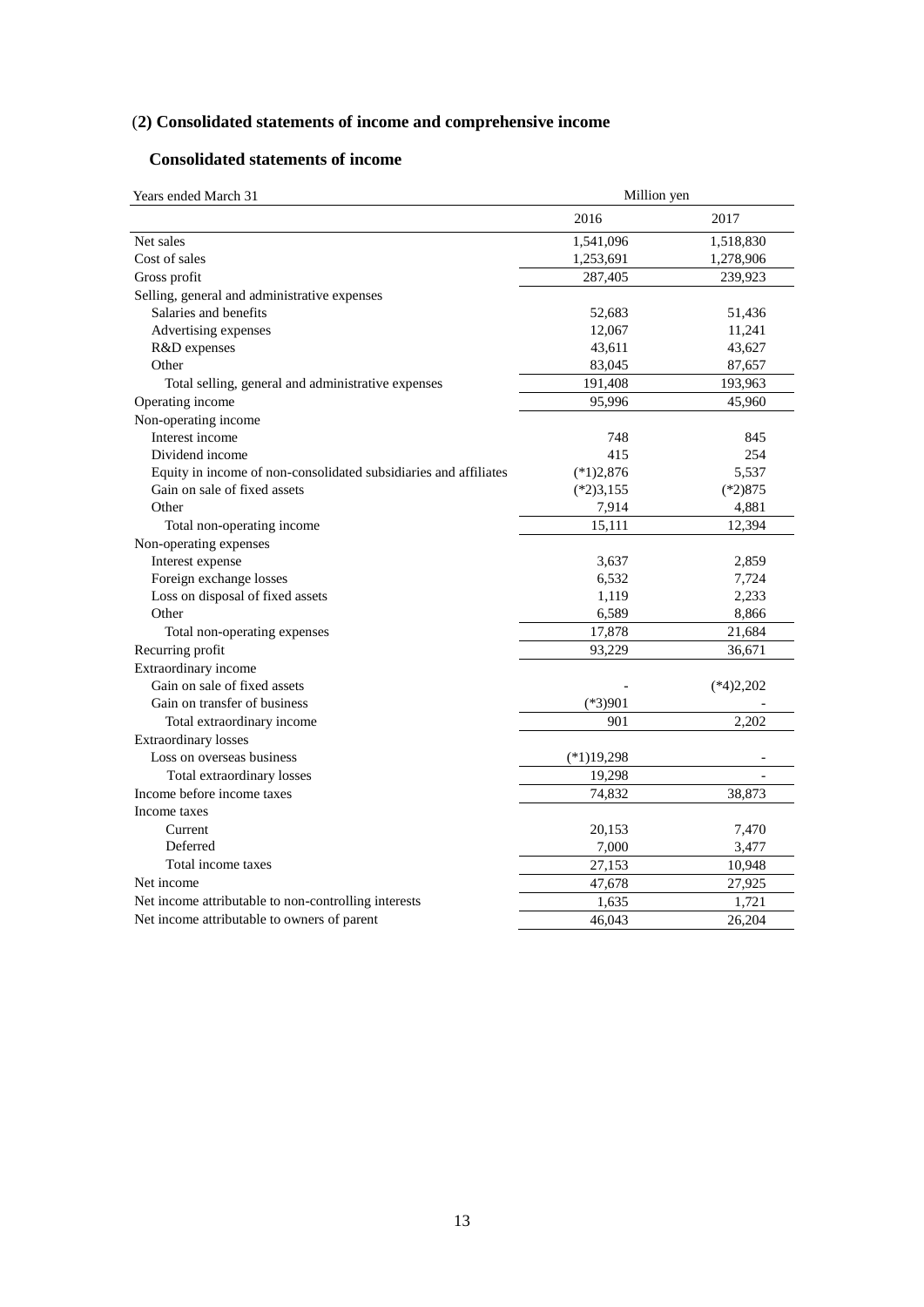# **Consolidated statements of comprehensive income**

| Years ended March 31                                                                 | Million yen |         |  |  |
|--------------------------------------------------------------------------------------|-------------|---------|--|--|
|                                                                                      | 2016        | 2017    |  |  |
| Net income                                                                           | 47,678      | 27,925  |  |  |
| Other comprehensive income                                                           |             |         |  |  |
| Net unrealized gains (losses) on securities                                          | (910)       | 559     |  |  |
| Deferred gains (losses) on hedges                                                    | 2,649       | (1,844) |  |  |
| Foreign currency translation adjustments                                             | (11,763)    | (3,742) |  |  |
| Remeasurements of defined benefit plans                                              | (12, 154)   | 8,777   |  |  |
| Share of other comprehensive income of entities accounted for<br>using equity method | (5,269)     | (6,340) |  |  |
| Total other comprehensive income                                                     | (27, 448)   | (2,590) |  |  |
| Comprehensive Income attributable to:                                                | 20,230      | 25,335  |  |  |
| Owners of parent                                                                     | 19,412      | 24,272  |  |  |
| Non-controlling interests                                                            | 817         | 1,062   |  |  |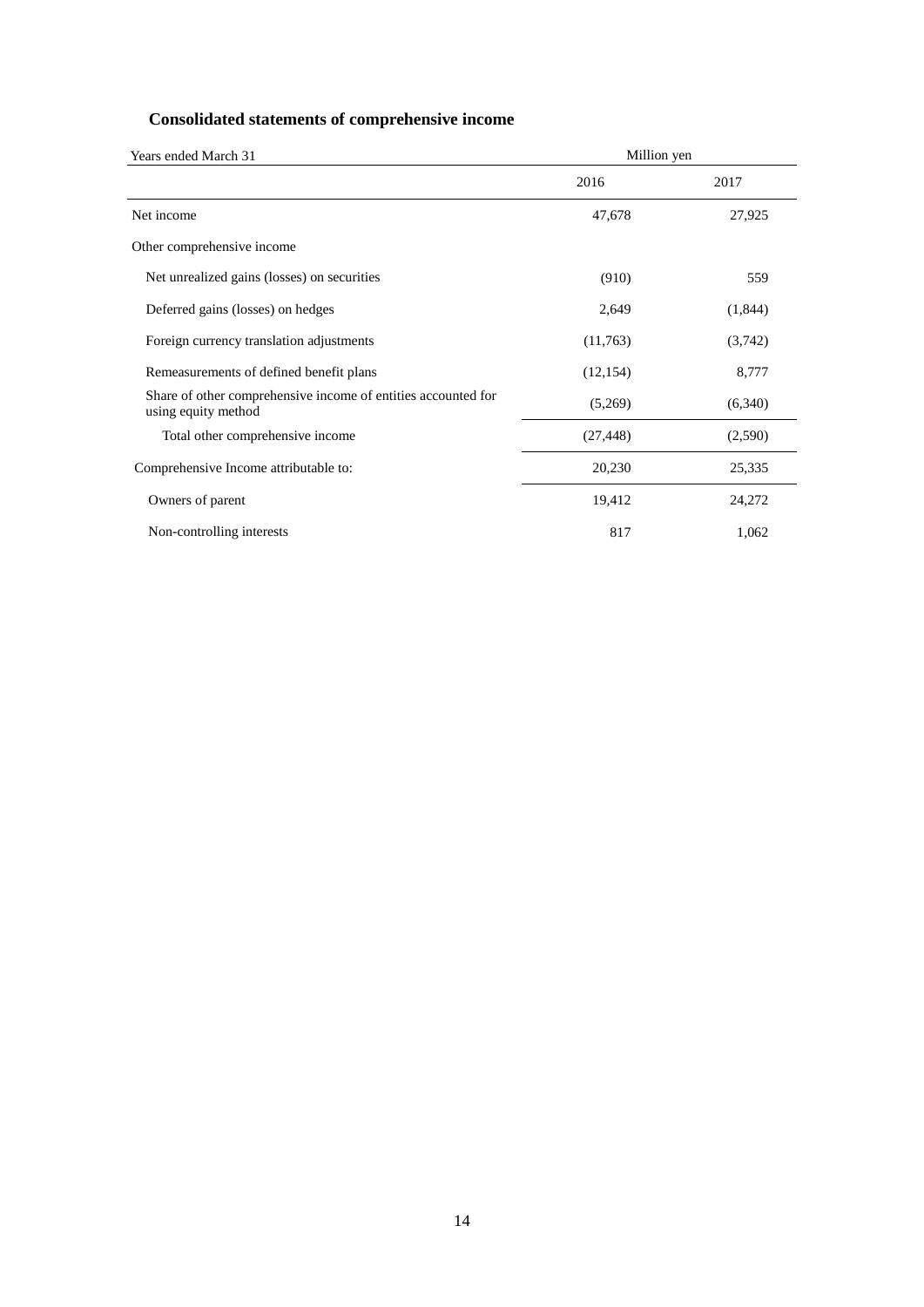# **(3) Consolidated statements of changes in net assets**

| Years ended March 31                                                  | Million yen  |           |
|-----------------------------------------------------------------------|--------------|-----------|
|                                                                       | 2016         | 2017      |
| <b>Shareholders' equity</b>                                           |              |           |
| Common stock                                                          |              |           |
| Balance at end of previous year                                       | 104,484      | 104,484   |
| Total changes during the period                                       |              |           |
| Balance at end of year                                                | 104,484      | 104,484   |
| Capital surplus                                                       |              |           |
| Balance at end of previous year                                       | 54,393       | 54,394    |
| Treasury stock disposed                                               | $\mathbf{0}$ | (0)       |
| Total changes during the period                                       | $\mathbf{0}$ | (0)       |
| Balance at end of year                                                | 54,394       | 54,393    |
| Retained earnings                                                     |              |           |
| Balance at end of previous year                                       | 253,605      | 279,627   |
| Changes during the period                                             |              |           |
| Cash dividend                                                         | (20,047)     | (18, 376) |
| Net income attributable to owners of parent                           | 46,043       | 26,204    |
| Change in the scope of consolidation                                  |              | (7)       |
| Increase (decrease) by change of consolidation period of subsidiaries | 25           |           |
| Total changes during the period                                       | 26,021       | 7,820     |
| Balance at end of year                                                | 279,627      | 287,448   |
| Treasury stock                                                        |              |           |
| Balance at end of previous year                                       | (67)         | (86)      |
| Changes during the period                                             |              |           |
| Treasury stock purchased                                              | (21)         | (10)      |
| Treasury stock disposed                                               | 1            | 0         |
| Total changes during the period                                       | (19)         | (9)       |
| Balance at end of year                                                | (86)         | (96)      |
| Total shareholders' equity                                            |              |           |
| Balance at end of previous year                                       | 412,416      | 438,419   |
| Changes during the period                                             |              |           |
| Cash dividend                                                         | (20,047)     | (18, 376) |
| Net income attributable to owners of parent                           | 46,043       | 26,204    |
| Change in the scope of consolidation                                  |              | (7)       |
| Treasury stock purchased                                              | (21)         | (10)      |
| Treasury stock disposed                                               | 2            | (0)       |
| Increase (decrease) by change of consolidation period of subsidiaries | 25           |           |
| Total changes during the period                                       | 26,002       | 7,810     |
| Balance at end of year                                                | 438,419      | 446,230   |
| <b>Comprehensive income</b>                                           |              |           |
| Net unrealized gain (loss) on securities                              |              |           |
| Balance at end of previous year                                       | 3,704        | 2,705     |
| Changes during the period                                             |              |           |
| Net changes in items other than shareholders' equity                  | (999)        | 527       |
|                                                                       | (999)        |           |
| Total changes during the period                                       |              | 527       |
| Balance at end of year                                                | 2,705        | 3,232     |
| Deferred gains (losses) on hedges                                     |              |           |
| Balance at end of previous year                                       | (1,985)      | 692       |
| Changes during the period                                             |              |           |
| Net changes in items other than shareholders' equity                  | 2,678        | (1,874)   |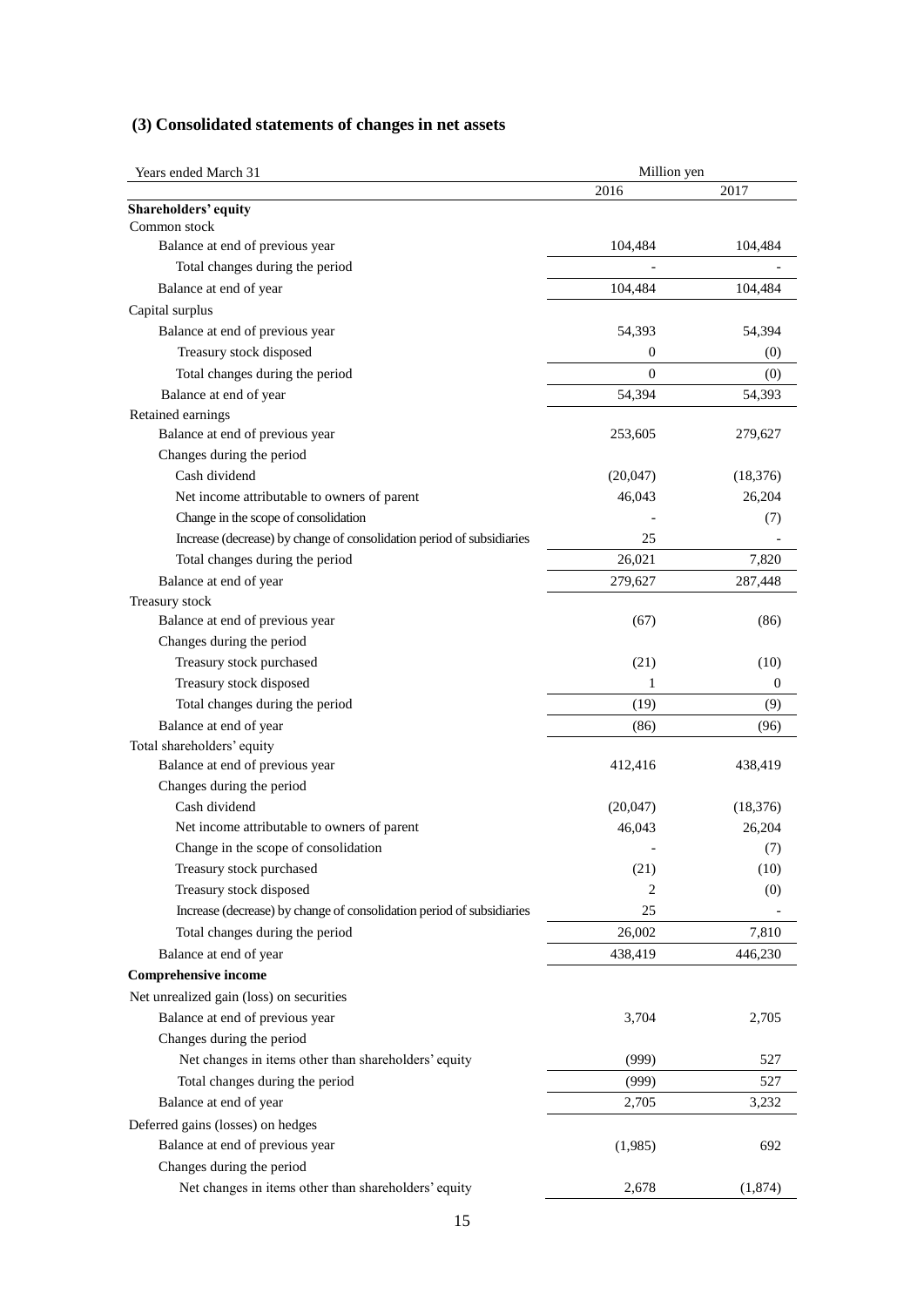| Total changes during the period                                       | 2,678     | (1, 874)         |
|-----------------------------------------------------------------------|-----------|------------------|
| Balance at end of year                                                | 692       | (1,182)          |
| Foreign currency translation adjustments                              |           |                  |
| Balance at end of previous year                                       | 25,179    | 8,990            |
| Changes during the period                                             |           |                  |
| Net changes in items other than shareholders' equity                  | (16, 188) | (9,331)          |
| Total changes during the period                                       | (16, 188) | (9, 331)         |
| Balance at end of year                                                | 8,990     | (341)            |
| Remeasurements of defined benefit plans                               |           |                  |
| Balance at end of previous year                                       | (7,318)   | (19, 439)        |
| Changes during the period                                             |           |                  |
| Net changes in items other than shareholders' equity                  | (12, 121) | 8,747            |
| Total changes during the period                                       | (12, 121) | 8,747            |
| Balance at end of year                                                | (19, 439) | (10,692)         |
| Total comprehensive income                                            |           |                  |
| Balance at end of previous year                                       | 19,579    | (7,051)          |
| Changes during the period                                             |           |                  |
| Net changes in items other than shareholders' equity                  | (26, 630) | (1, 931)         |
| Total changes during the period                                       | (26, 630) | (1, 931)         |
| Balance at end of year                                                | (7,051)   | (8,983)          |
| <b>Non-controlling interests</b>                                      |           |                  |
| Balance at end of previous year                                       | 15,961    | 14,257           |
| Changes during the period                                             |           |                  |
| Net changes in items other than shareholders' equity                  | (1,704)   | (176)            |
| Total changes during the period                                       | (1,704)   | (176)            |
| Balance at end of year                                                | 14,257    | 14,080           |
| <b>Total net assets</b>                                               |           |                  |
| Balance at end of previous year                                       | 447,957   | 445,625          |
| Changes during the period                                             |           |                  |
| Cash dividend                                                         | (20,047)  | (18, 376)        |
| Net income attributable to owners of parent (loss)                    | 46,043    | 26,204           |
| Change in the scope of consolidation                                  |           | (7)              |
| Treasury stock purchased                                              | (21)      | (10)             |
| Treasury stock disposed                                               | 2         | $\boldsymbol{0}$ |
| Increase (decrease) by change of consolidation period of subsidiaries | 25        |                  |
| Net changes in items other than shareholders' equity                  | (28, 335) | (2,108)          |
| Total changes during the period                                       | (2, 332)  | 5,702            |
| Balance at end of year                                                | 445,625   | 451,327          |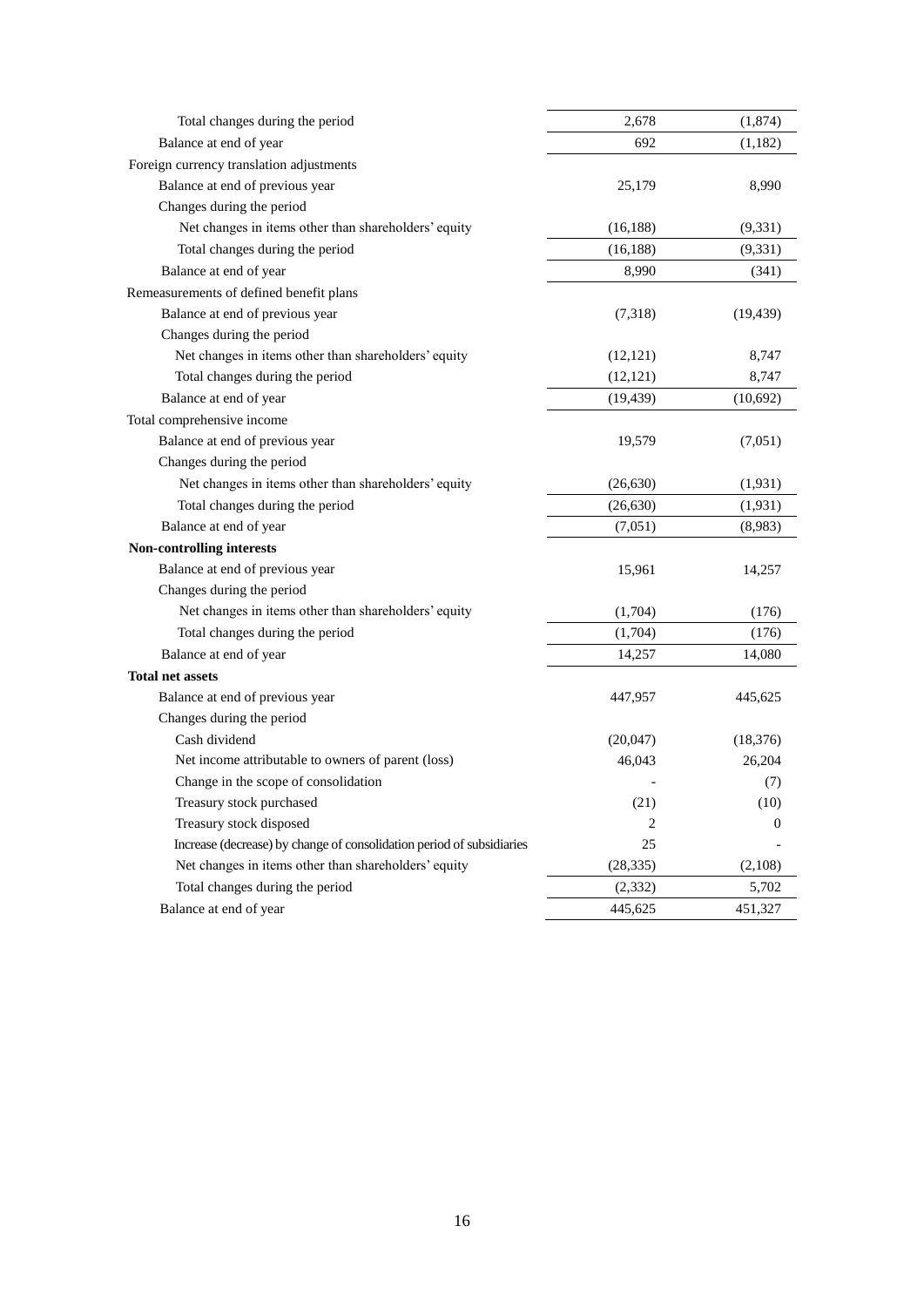# **(4) Consolidated statements of cash flows**

| Years ended March 31                                                                                  | Million yen      |                  |
|-------------------------------------------------------------------------------------------------------|------------------|------------------|
|                                                                                                       | 2016             | 2017             |
| Cash flows from operating activities                                                                  |                  |                  |
| Income before income taxes                                                                            | 74,832           | 38,873           |
| Depreciation and amortization                                                                         | 49,004           | 51,564           |
| Increase (decrease) in allowance for doubtful receivables                                             | (857)            | 4,872            |
| Increase (decrease) in accrued bonuses                                                                | (935)            | (4,852)          |
| Increase (decrease) in provision for product warranties                                               | 1,590            | (385)            |
| Increase (decrease) in provision for losses on construction contracts                                 | 2,228            | 10,185           |
| Increase (decrease) in provision for environmental measures                                           | (840)            | (579)            |
| Increase (decrease) in net defined benefit liability                                                  | (3,043)          | 3,537            |
| Interest and dividend income                                                                          | (1,164)          | (1,100)          |
| Interest expense<br>Equity in income non-consolidated subsidiaries and affiliates                     | 3,637<br>(2,876) | 2,859<br>(5,537) |
| (Gain) loss on sale of property, plant, and equipment                                                 | (3,155)          | (3,077)          |
| (Gain) loss on sale of business                                                                       | (901)            |                  |
| Loss on overseas business                                                                             | 19,298           |                  |
| (Increase) decrease in trade receivables                                                              | (7,657)          | (64, 605)        |
| (Increase) decrease in inventories                                                                    | (19,719)         | 7,453            |
| Increase (decrease) in trade payables                                                                 | (5,441)          | 20,743           |
| (Increase) decrease in advance payments                                                               | (5,860)          | 7,838            |
| Increase (decrease) in advances from customers                                                        | 7,433            | 35,565           |
| (Increase) decrease in other current assets                                                           | (2,670)          | (1,272)          |
| Increase (decrease) in other current liabilities                                                      | 5,003            | 1,468            |
| Other                                                                                                 | 397              | 20               |
| Subtotal                                                                                              | 108,303          | 103,572          |
| Cash received for interest and dividends                                                              | 6,745            | 5,870            |
| Cash paid for interest                                                                                | (3,817)          | (2,827)          |
| Cash paid for income taxes                                                                            | (25,172)         | (13,100)         |
| Net cash provided by operating activities                                                             | 86,059           | 93,514           |
| Cash flows from investing activities                                                                  |                  |                  |
| Acquisition of property, plant and equipment and intangible assets                                    | (79, 463)        | (69, 341)        |
| Proceeds from sales of property, plant and equipment and intangible                                   | 1,202            | 4,810            |
| assets                                                                                                |                  |                  |
| Acquisition of investments in securities                                                              | (173)            | (1,208)          |
| Proceeds from sales of investments in securities                                                      | 702              | 1,841            |
| Purchase of stocks of subsidiaries and affiliates                                                     |                  | (625)            |
| Proceeds from sales of stocks of subsidiaries and affiliates                                          |                  | 966              |
| Acquisition of investments in subsidiaries of affiliate<br>Proceeds from sale of business             | (1,601)<br>5,390 |                  |
| Decrease (increase) in short-term loans receivable, net                                               | (7)              | 178              |
| Additions to long-term loans receivable                                                               | (87)             | (70)             |
| Proceeds from collection of long-term loans receivable                                                | 92               | 94               |
| Other                                                                                                 | (239)            | (1,525)          |
| Net cash used for investing activities                                                                | (74, 185)        | (64, 879)        |
| Cash flows from financing activities                                                                  |                  |                  |
| Increase (decrease) in short-term debt, net                                                           | 4,132            | (20, 843)        |
| Proceeds from long-term debt                                                                          | 19,648           | 31,734           |
| Repayment of long-term debt                                                                           | (25,651)         | (16, 946)        |
| Proceeds from issuance of bonds                                                                       | 20,000           | 20,000           |
| Redemption of bonds payable                                                                           | (20,000)         | (10,000)         |
| Cash dividends paid                                                                                   | (20,022)         | (18,351)         |
| Cash dividends paid to non-controlling interests                                                      | (1,527)          | (765)            |
| Other                                                                                                 | 20               | (679)            |
| Net cash used for financing activities                                                                | (23,400)         | (15, 850)        |
| Effect of exchange rate changes                                                                       | 1,639            | 543              |
| Net increase (decrease) in cash and cash equivalents                                                  | (9,886)          | 13,327           |
| Cash and cash equivalents at beginning of period                                                      | 47,721           | 37,832           |
| Increase (decrease) in cash and cash equivalents resulting from change of                             |                  | (438)            |
| scope of consolidation                                                                                |                  |                  |
| Increase (decrease) in cash and cash equivalents by change of consolidation<br>period of subsidiaries | (1)              |                  |
| Cash and cash equivalents at end of period                                                            | 37,832           | 50,722           |
|                                                                                                       |                  |                  |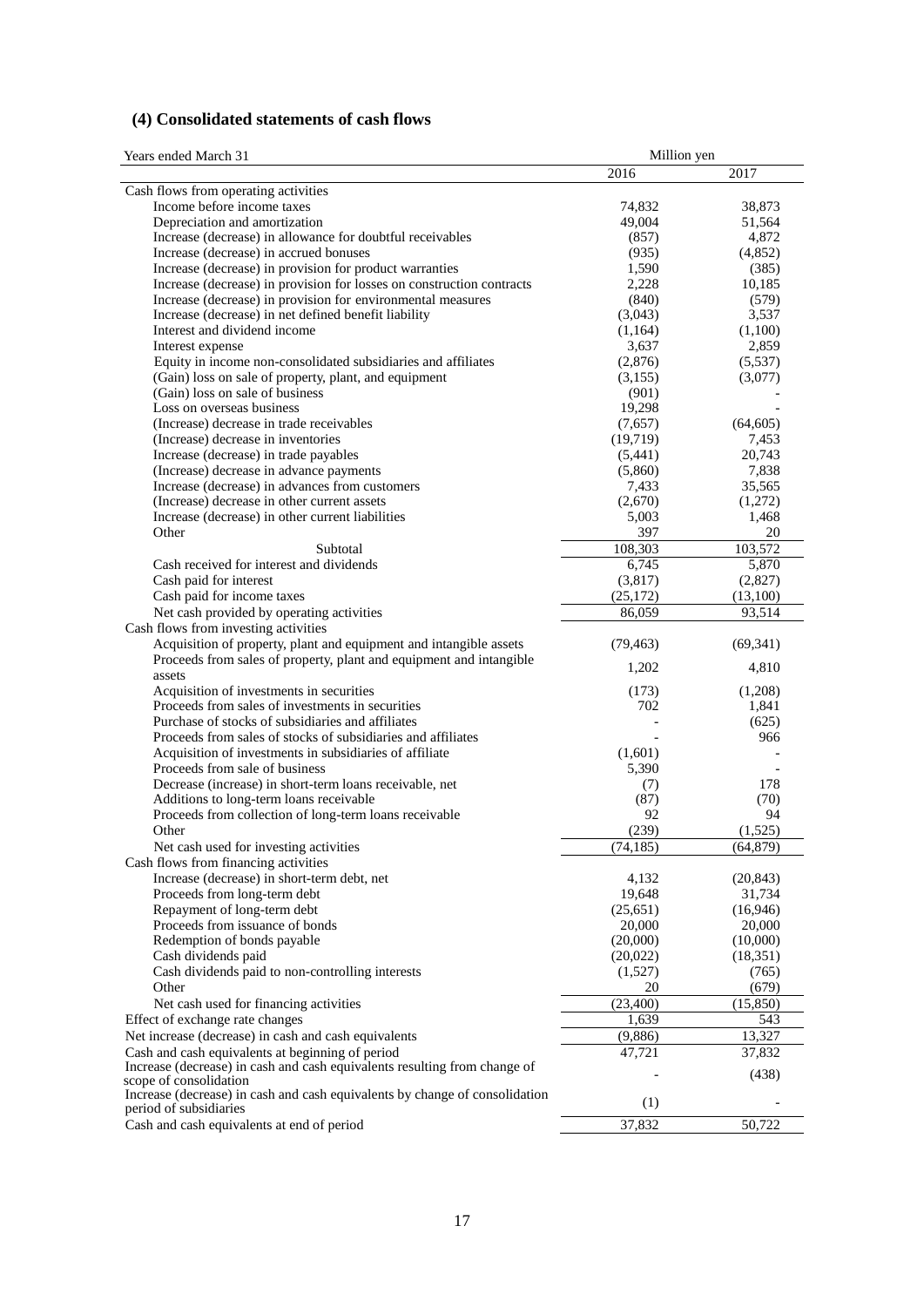### **(5) Notes on financial statements**

*Notes on the going-concern assumption*  Not applicable.

#### *Related to consolidated statements of income*

(\*1) Losses on Overseas Business

Fiscal year ended March 31, 2016 (April 1, 2015 – March 31, 2016)

Posting Losses on Joint Shipbuilding Venture in Brazil

### *(Additional information)*

#### *Posting Losses on Overseas Business (Joint Shipbuilding Venture in Brazil)*

Enseada Indústria Naval S.A.(hereinafter called 'Enseada') , in which KHI holds a 30% stake, has received no payments for drill ship construction work currently in progress for more than a year due to the impact of corruption problems in Brazil, and this has seriously eroded Enseada's financial position and cash flow situation. As a result, Enseada has fallen behind in its payments to KHI for the transfer of technology and for the construction of drill ship hull parts currently under construction at KHI Sakaide Works. Enseada has also been unable to make progress on the repayment of loans extended by KHI.

 Despite this adverse business situation, Enseada remains a going concern, and KHI continues to cooperate with Enseada in line with the underlying joint venture agreement. However, considering the asset value of investment in and loans to Enseada as well as the recoverability of trade receivables, KHI has decided to implement the necessary accounting treatment based on its revaluation under relevant accounting principles.

Accounting treatment of losses on a consolidated basis for the fiscal year ended March 31,

2016, is presented below.

|    | Setting of allowance for doubtful receivables on trade |                                      |                          |
|----|--------------------------------------------------------|--------------------------------------|--------------------------|
|    |                                                        |                                      | (extraordinary losses)   |
|    | inventories (work in process) destined for Enseada     |                                      |                          |
| 2. | Losses on valuation of investments in and loans        | ¥2,847 million                       | (non-operating expenses) |
|    | receivable from Enseada                                |                                      |                          |
|    | Total                                                  | $\text{\textsterling}22,145$ million |                          |

### (\*2) Gain on sale of fixed assets

Fiscal year ended March 31, 2016 (April 1, 2015 – March 31, 2016)

Realized gains of deferred revenue in conjunction with the sale-and-leaseback related to fixed assets of a North American subsidiary.

Fiscal year ended March 31, 2017 (April 1, 2016 – March 31, 2017)

Realized gains of deferred revenue in conjunction with the sale-and-leaseback related to fixed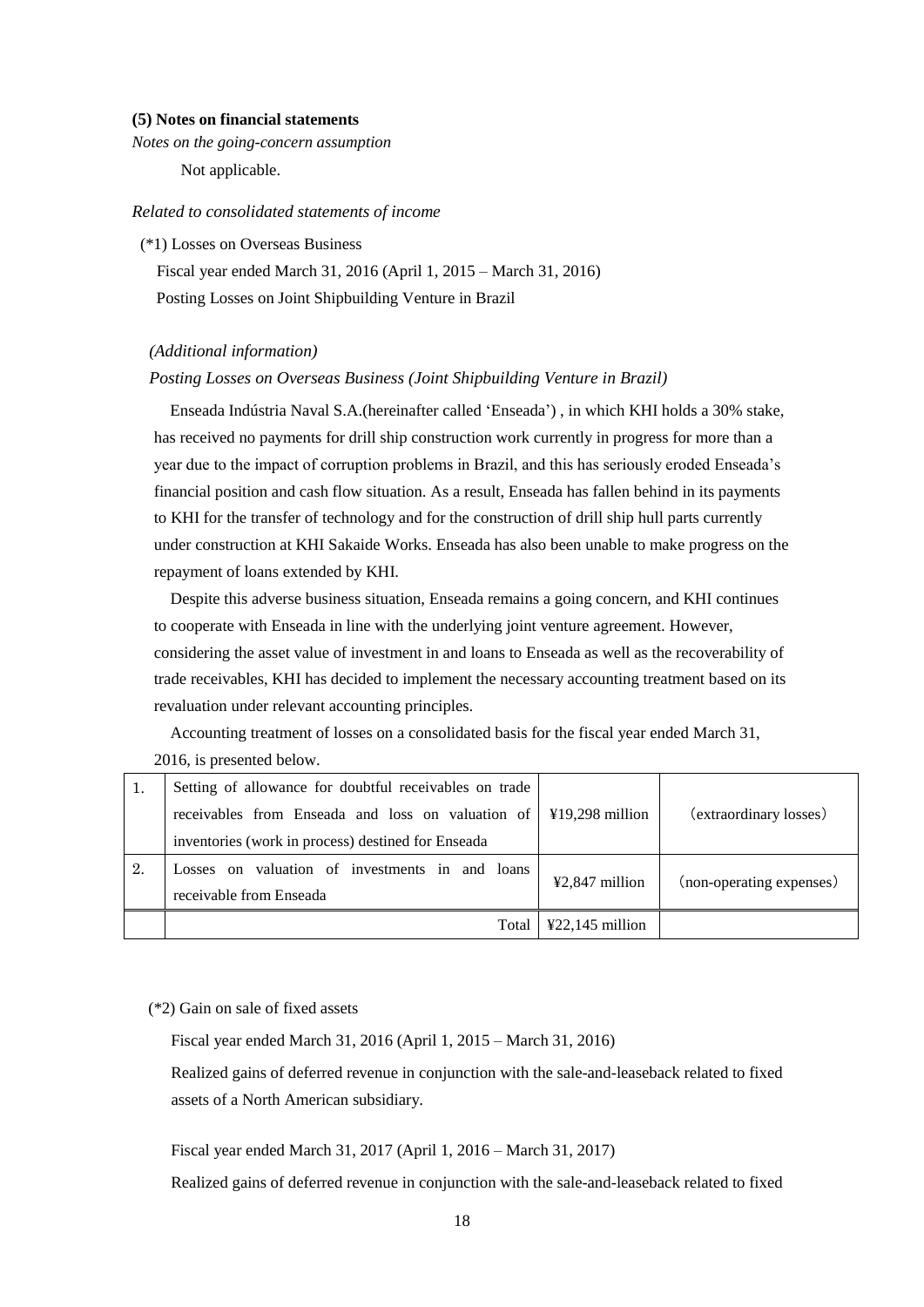assets of a North American subsidiary.

(\*3) Gain on Transfer of Business

Fiscal year ended March 31, 2016 (April 1, 2015 – March 31, 2016)

Due to assignment of all shares of consolidated subsidiary KCM Corporation and all businesses of KCMJ Corporation.

(\*4) Gain on sale of fixed assets

Fiscal year ended March 31, 2017 (April 1, 2016 – March 31, 2017)

In conjunction with the sale of the land and building of the Company's Tokyo office.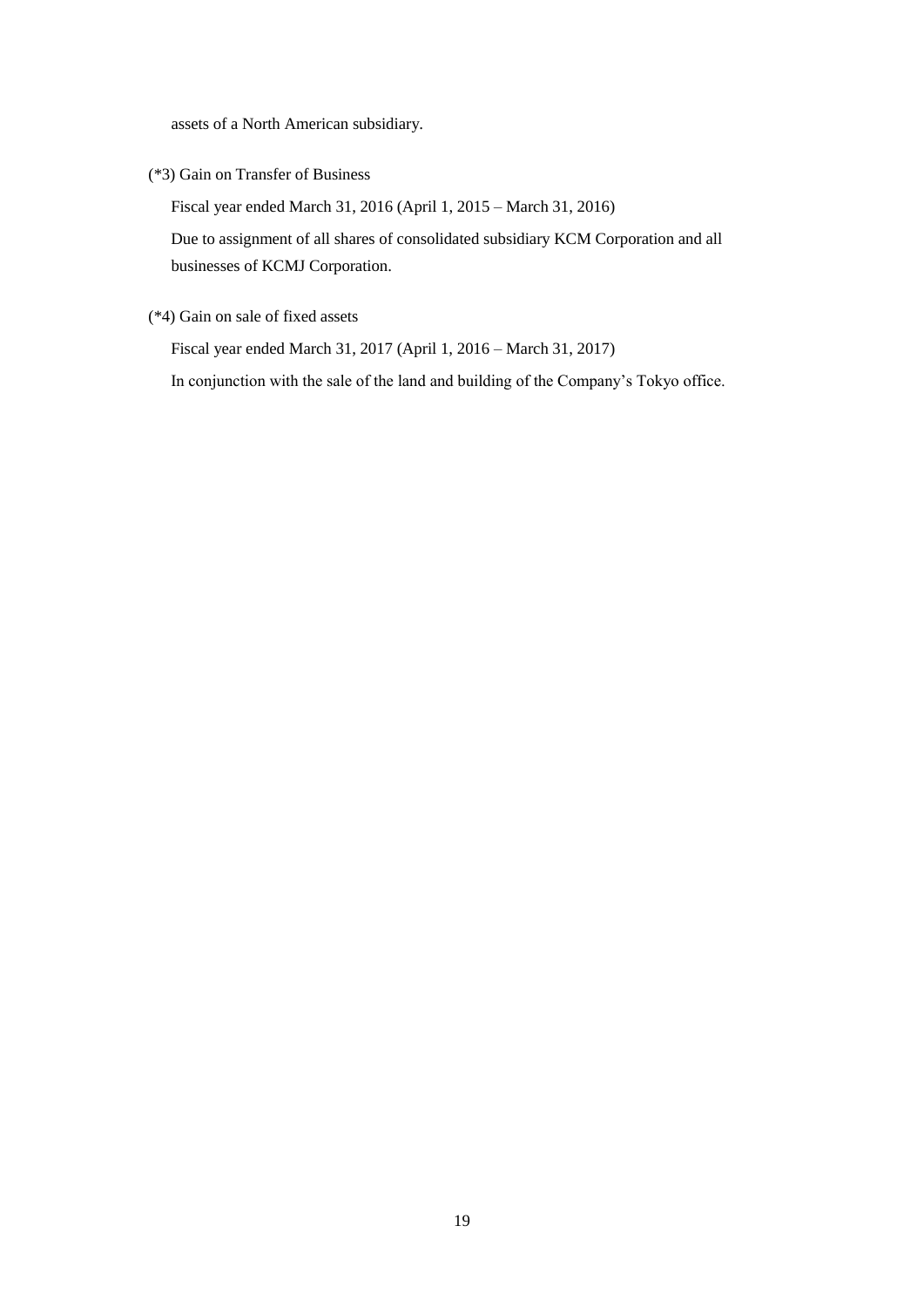### *Segment information and others*

1. Overview of reportable segments

The Company's reportable segments are components of the company about which separate financial information is available. These segments are subject to periodic reviews by the Company's board of directors to decide how to allocate resources and assess performance. The Company's operations are divided into internal companies based on product categories. Certain authority is delegated to each of the internal companies, based on which they conduct businesses in Japan and overseas. The Company's operations are therefore segmented based on each internal company's product categories. The Company's eight reportable segments are the Ship & Offshore Structure segment, the Rolling Stock segment, the Aerospace segment, the Gas Turbine & Machinery segment, the Plant & Infrastructure segment, the Motorcycle & Engine segment, the Precision Machinery segment, and the Other segment.

| Industry segment                    | Major products                                                                                                                                                  |
|-------------------------------------|-----------------------------------------------------------------------------------------------------------------------------------------------------------------|
| Ship & Offshore<br><b>Structure</b> | Construction and sale of ships and other vessels, etc.                                                                                                          |
| <b>Rolling Stock</b>                | Production and sale of rolling stock, snow plows, etc.                                                                                                          |
| Aerospace                           | Production and sale of aircraft, etc.                                                                                                                           |
| Gas Turbines &<br>Machinery         | Production and sale of jet engines, general-purpose gas turbine<br>generators, prime movers, etc.                                                               |
| Plant & Infrastructure              | Production and sale of industrial equipment, boilers, environmental<br>equipment, steel structures, crushers, etc.                                              |
| Motorcycle & Engine                 | Production and sale of motorcycles, all-terrain vehicles (ATV), utility<br>vehicles, personal watercraft ("JET SKI"), general-purpose gasoline<br>engines, etc. |
| <b>Precision Machinery</b>          | Production and sale of industrial hydraulic products, industrial robots, etc.                                                                                   |
| Other                               | commercial activities, sales/order agency and intermediary activities,<br>administration of welfare facilities, etc.                                            |

Main segment businesses are listed below.

2. Method for calculating sales, profit/loss, assets, liabilities, and other items for reportable segments The accounting methods applied to the reported business segments generally follow the accounting policies used to prepare the consolidated financial statements. The income of reporting segments is based on operating income. Inter-segment earnings and transfers are based on market prices.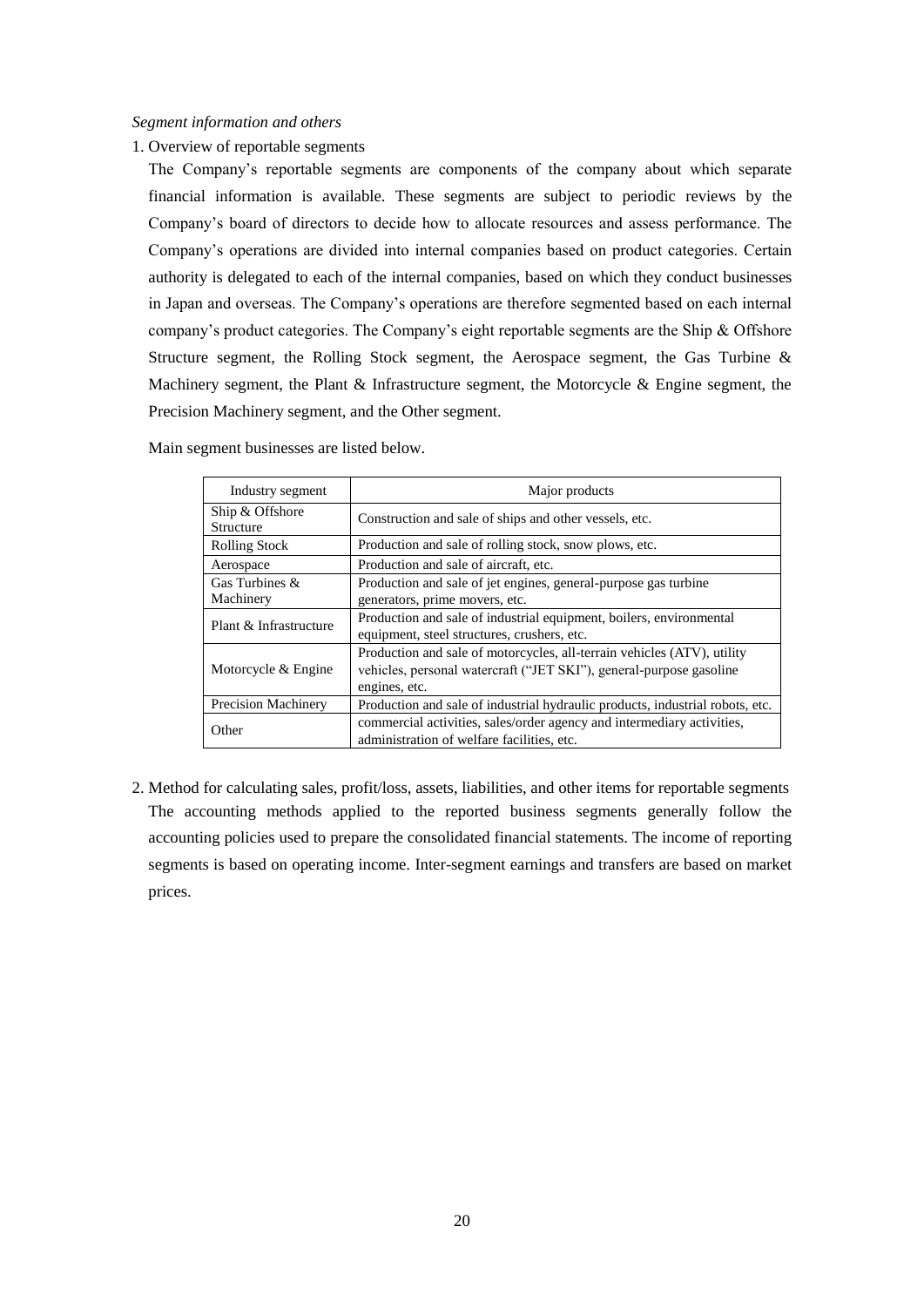# 3. Sales, income (loss), assets, liabilities, and other items by reportable segment

Fiscal year ended March 31, 2016 (April 1, 2015 – March 31, 2016)

|                                    |                       |                                      |           |                                      |                   |                               |                                               | (Million yen)                                                      |  |  |
|------------------------------------|-----------------------|--------------------------------------|-----------|--------------------------------------|-------------------|-------------------------------|-----------------------------------------------|--------------------------------------------------------------------|--|--|
|                                    |                       | <b>Sales</b>                         |           |                                      |                   |                               | Other items                                   |                                                                    |  |  |
|                                    | <b>External</b> sales | Intersegment<br>sales or<br>transfer | Total     | Segment<br>income<br>$(\text{loss})$ | Segment<br>assets | Depreciation/<br>amortization | Investment in<br>equity-<br>method affiliates | Increase in<br>property, plant<br>and equipment<br>and intangibles |  |  |
| Ship & Offshore<br>Structure       | 94,888                | 2,791                                | 97,679    | (7,926)                              | 155,063           | 994                           | 52,063                                        | 2,672                                                              |  |  |
| <b>Rolling Stock</b>               | 146,646               | 1,230                                | 147,877   | 9,299                                | 171,322           | 2,914                         | 153                                           | 2,535                                                              |  |  |
| Aerospace                          | 351,858               | 1,727                                | 353,586   | 45,657                               | 378,982           | 13,435                        |                                               | 28,760                                                             |  |  |
| <b>Gas Turbines</b><br>& Machinery | 236,445               | 16,634                               | 253,079   | 16,962                               | 314,548           | 4,332                         | 745                                           | 7,917                                                              |  |  |
| Plant &<br>Infrastructure          | 135,668               | 14,205                               | 149,874   | 8,516                                | 120,740           | 1,472                         | 17,276                                        | 1,444                                                              |  |  |
| Motorcycle $&$<br>Engine           | 333,595               | 1,116                                | 334,711   | 15,769                               | 243,733           | 13,158                        | 1,332                                         | 14,513                                                             |  |  |
| Precision<br>Machinery             | 133,175               | 15,518                               | 148,694   | 8,542                                | 142,959           | 6,034                         | 371                                           | 8,129                                                              |  |  |
| Other<br><b>Operations</b>         | 108,817               | 38,926                               | 147,743   | 2,894                                | 71,372            | 1,616                         | 3,002                                         | 3,933                                                              |  |  |
| Total                              | 1,541,096             | 92,150                               | 1,633,246 | 99,716                               | 1,598,723         | 43,960                        | 74,944                                        | 69,906                                                             |  |  |
| Adjustments                        |                       | (92, 150)                            | (92, 150) | (3,719)                              | 21,734            | 5,044                         |                                               | 6,404                                                              |  |  |
| Consolidated<br>total              | 1,541,096             |                                      | 1,541,096 | 95,996                               | 1,620,458         | 49,004                        | 74,944                                        | 76,310                                                             |  |  |

Fiscal year ended March 31, 2017 (April 1, 2016 – March 31, 2017)

|                                    |                       |                                      |           |                                      |                   |                               |                                               | (Million yen)                                                      |
|------------------------------------|-----------------------|--------------------------------------|-----------|--------------------------------------|-------------------|-------------------------------|-----------------------------------------------|--------------------------------------------------------------------|
|                                    |                       | <b>Sales</b>                         |           |                                      |                   |                               | Other items                                   |                                                                    |
|                                    | <b>External</b> sales | Intersegment<br>sales or<br>transfer | Total     | Segment<br>income<br>$(\text{loss})$ | Segment<br>assets | Depreciation/<br>amortization | Investment in<br>equity-<br>method affiliates | Increase in<br>property, plant<br>and equipment<br>and intangibles |
| Ship & Offshore<br>Structure       | 103,204               | 2,447                                | 105,651   | (21, 423)                            | 168,577           | 1,277                         | 47,643                                        | 3,705                                                              |
| <b>Rolling Stock</b>               | 137,159               | 75                                   | 137,235   | 3,485                                | 164,412           | 2,626                         | 129                                           | 2,728                                                              |
| Aerospace                          | 329,915               | 1,614                                | 331,530   | 25,034                               | 433,241           | 15,022                        |                                               | 33,273                                                             |
| <b>Gas Turbines</b><br>& Machinery | 241,953               | 12,823                               | 254,776   | 15,294                               | 347,453           | 4,764                         | ۰                                             | 8,944                                                              |
| Plant $&$<br>Infrastructure        | 160,877               | 7,928                                | 168,806   | 2,610                                | 119,157           | 1,456                         | 16,899                                        | 2,207                                                              |
| Motorcycle $&$<br>Engine           | 313,030               | 682                                  | 313,713   | 11,749                               | 243,412           | 13,139                        | 1,350                                         | 18,292                                                             |
| Precision<br>Machinery             | 155,278               | 15,872                               | 171,151   | 13,104                               | 157,501           | 6,471                         | 297                                           | 7,227                                                              |
| Other<br>Operations                | 77,410                | 40,041                               | 117,452   | 3,137                                | 86,465            | 1,672                         | 3,173                                         | 1,174                                                              |
| Total                              | 1,518,830             | 81,486                               | 1,600,317 | 52,992                               | 1,720,222         | 46,430                        | 69,493                                        | 77,553                                                             |
| Adjustments                        |                       | (81, 486)                            | (81, 486) | (7,031)                              | (32, 858)         | 5,134                         |                                               | 5,191                                                              |
| Consolidated<br>total              | 1,518,830             | $\overline{\phantom{a}}$             | 1,518,830 | 45,960                               | 1,687,363         | 51,564                        | 69,493                                        | 82,744                                                             |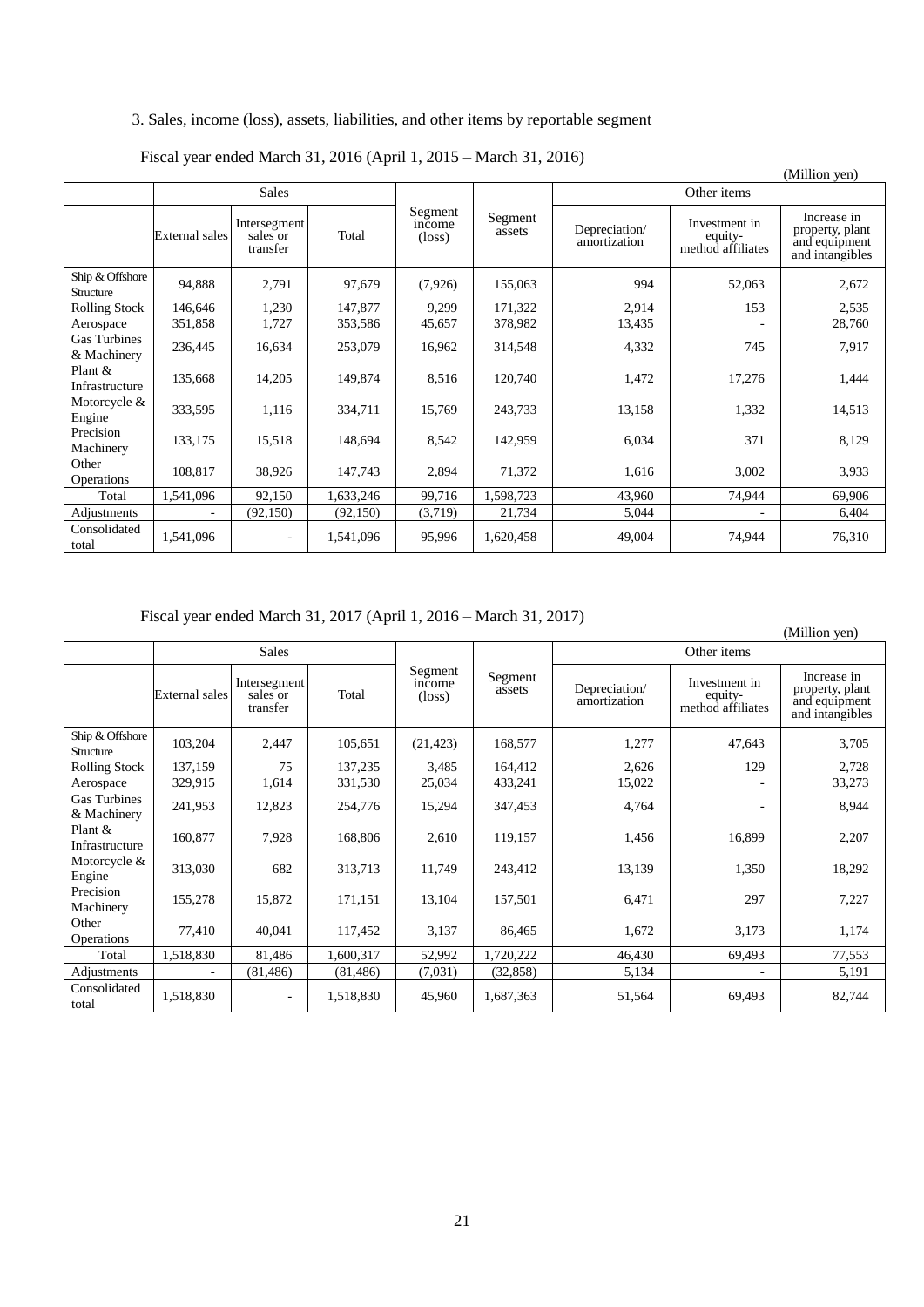4. Reconciliation and main components of difference between total for reportable segments and amounts on the consolidated financial statements

| Fiscal year ended March 31                                     |           | (Million yen) |
|----------------------------------------------------------------|-----------|---------------|
| <b>Sales</b>                                                   | 2016      | 2017          |
| Total for reportable segments                                  | 1,633,246 | 1,600,317     |
| Intersegment transactions                                      | (92, 150) | (81, 486)     |
| Net sales reported on the consolidated<br>financial statements | 1,541,096 | 1,518,830     |

| Fiscal year ended March 31                                      |         | (Million yen) |
|-----------------------------------------------------------------|---------|---------------|
| Income                                                          | 2016    | 2017          |
| Total for reportable segments                                   | 99,716  | 52,992        |
| Intersegment transactions                                       | (22)    | (34)          |
| Corporate expenses*                                             | (3,697) | (6.997        |
| Operating income (loss) on consolidated<br>financial statements | 95.996  | 45,960        |

\*Note: Corporate expenses mainly comprise general and administrative expenses not attributed to reportable segments.

| Fiscal year ended March 31                           |           | (Million yen) |
|------------------------------------------------------|-----------|---------------|
| Assets                                               | 2016      | 2017          |
| Total for reportable segments                        | 1,598,723 | 1,720,222     |
| Intersegment transactions etc.                       | (86, 409) | (80, 391)     |
| Corporate assets shared by all segments*             | 108,144   | 47,532        |
| Total assets on consolidated financial<br>statements | 1,620,458 | 1,687,363     |

\*Note: Corporate assets shared by all segments mainly comprise fixed assets not attributed to reportable segments.

| Fiscal year ended March 31                                      |                                  |        |       |              |                      | (Million yen)                           |
|-----------------------------------------------------------------|----------------------------------|--------|-------|--------------|----------------------|-----------------------------------------|
| Other items                                                     | Total for reportable<br>segments |        |       | Adjustments* | financial statements | Amounts reported on<br>the consolidated |
|                                                                 | 2016                             | 2017   | 2016  | 2017         | 2016                 | 2017                                    |
| Depreciation/amortization                                       | 43,960                           | 46.430 | 5.044 | 5,134        | 49,004               | 51,564                                  |
| Increase in property, plant<br>and equipment and<br>intangibles | 69.906                           | 77,553 | 6,404 | 5,191        | 76.310               | 82.744                                  |

\*Note: Adjustments are mainly due to fixed assets not attributed to reportable segments.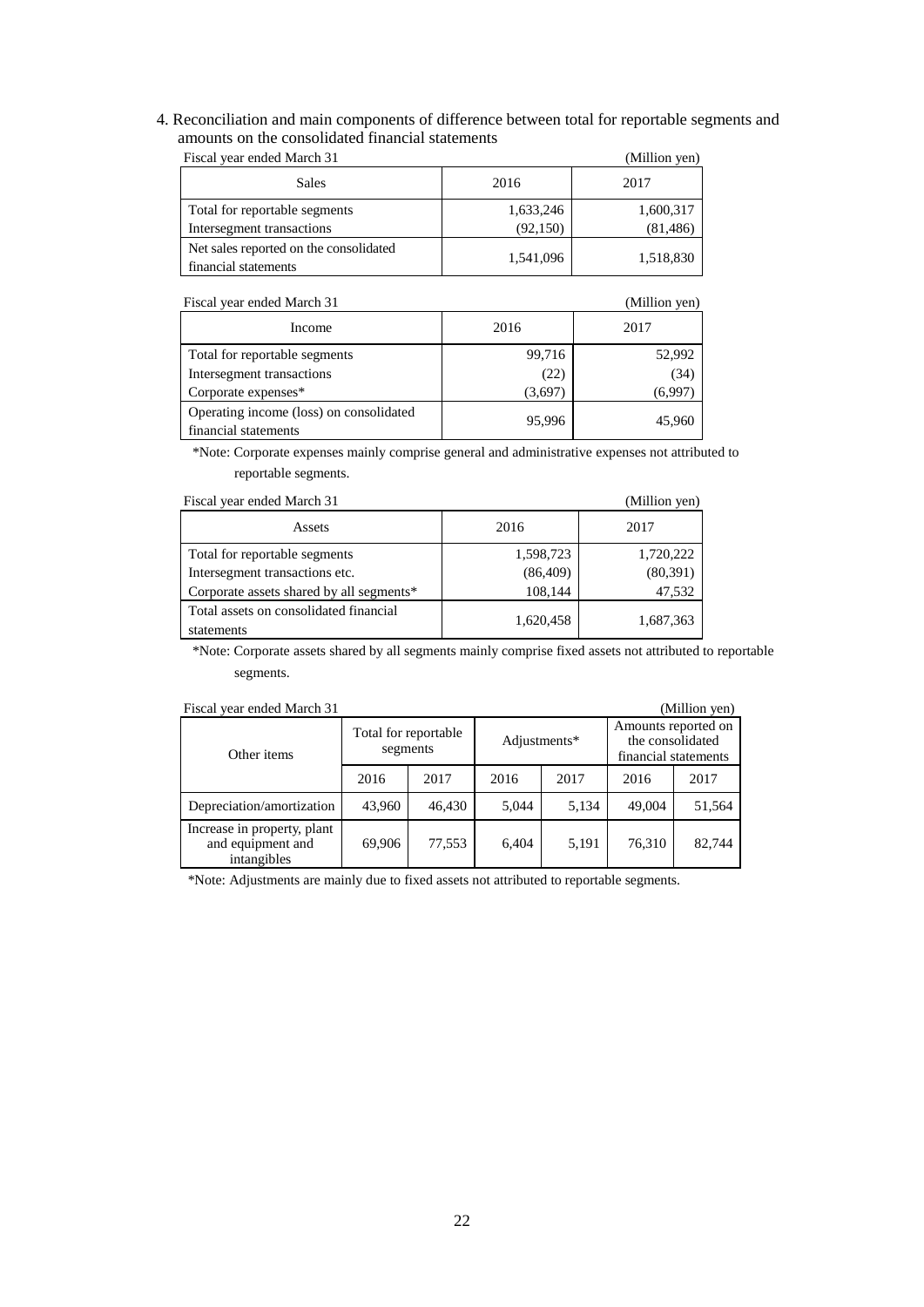# *Related information*

Fiscal year ended March 31, 2016 (April 1, 2015 – March 31, 2016)

1. Information by product and service

Information by product and service is omitted here as segmentation is equivalent to that used for reportable segments.

### 2. Information by geographic area

| (a) Net sales |  |  |  |  |
|---------------|--|--|--|--|
|---------------|--|--|--|--|

|         |         |         |         |             | (Million ven) |
|---------|---------|---------|---------|-------------|---------------|
| Japan   | JSA     | Europe  | Asıa    | Other areas | Total         |
| 636,565 | 396,697 | 144,894 | 241.424 | −11,514     | . 541,096     |

Note: Net sales are classified by country or region based on the location of customers.

### (b) Property, plant and equipment

|         |               |        |        |             | (Million ven) |
|---------|---------------|--------|--------|-------------|---------------|
| Japan   | North America | Europe | Asıa   | Other areas | Total         |
| 378.380 | 23.566        | 3,691  | 30,090 | 828         | 436,557       |

### 3. Information by major clients

|                                 |           | (Million yen)                                                     |
|---------------------------------|-----------|-------------------------------------------------------------------|
| Clients                         | Net sales | Related segments                                                  |
| Ministry of Defense             | 227,333   | Ship & Offshore Structure, Aerospace, Gas<br>Turbines & Machinery |
| The Commercial Airplane Company | 159.683   | Aerospace                                                         |

Fiscal year ended March 31, 2017 (April 1, 2016 – March 31, 2017)

# 1. Information by product and service

Information by product and service is omitted here as segmentation is equivalent to that used for reportable segments.

### 2. Information by geographic area

(a) Net sales

|         |             |           |         |             | (Million ven) |
|---------|-------------|-----------|---------|-------------|---------------|
| Japan   | USA         | Europe    | Asıa    | Other areas | Total         |
| 648,166 | .249<br>271 | .900<br>. | 220,901 | 100.611     | 518,830       |

Note: Net sales are classified by country or region based on the location of customers.

### (b) Property, plant and equipment

| - - -   |                  |        |        |             | (Million yen) |
|---------|------------------|--------|--------|-------------|---------------|
| Japan   | North<br>America | Europe | Asia   | Other areas | Total         |
| 401,309 | 27,750           | 3,054  | 28,865 | 901         | 461,881       |

### 3. Information by major clients

|                     |           | (Million yen)                             |
|---------------------|-----------|-------------------------------------------|
| Clients             | Net sales | Related segments                          |
| Ministry of Defense | 236,861   | Ship & Offshore Structure, Aerospace, Gas |
|                     |           | Turbines & Machinery                      |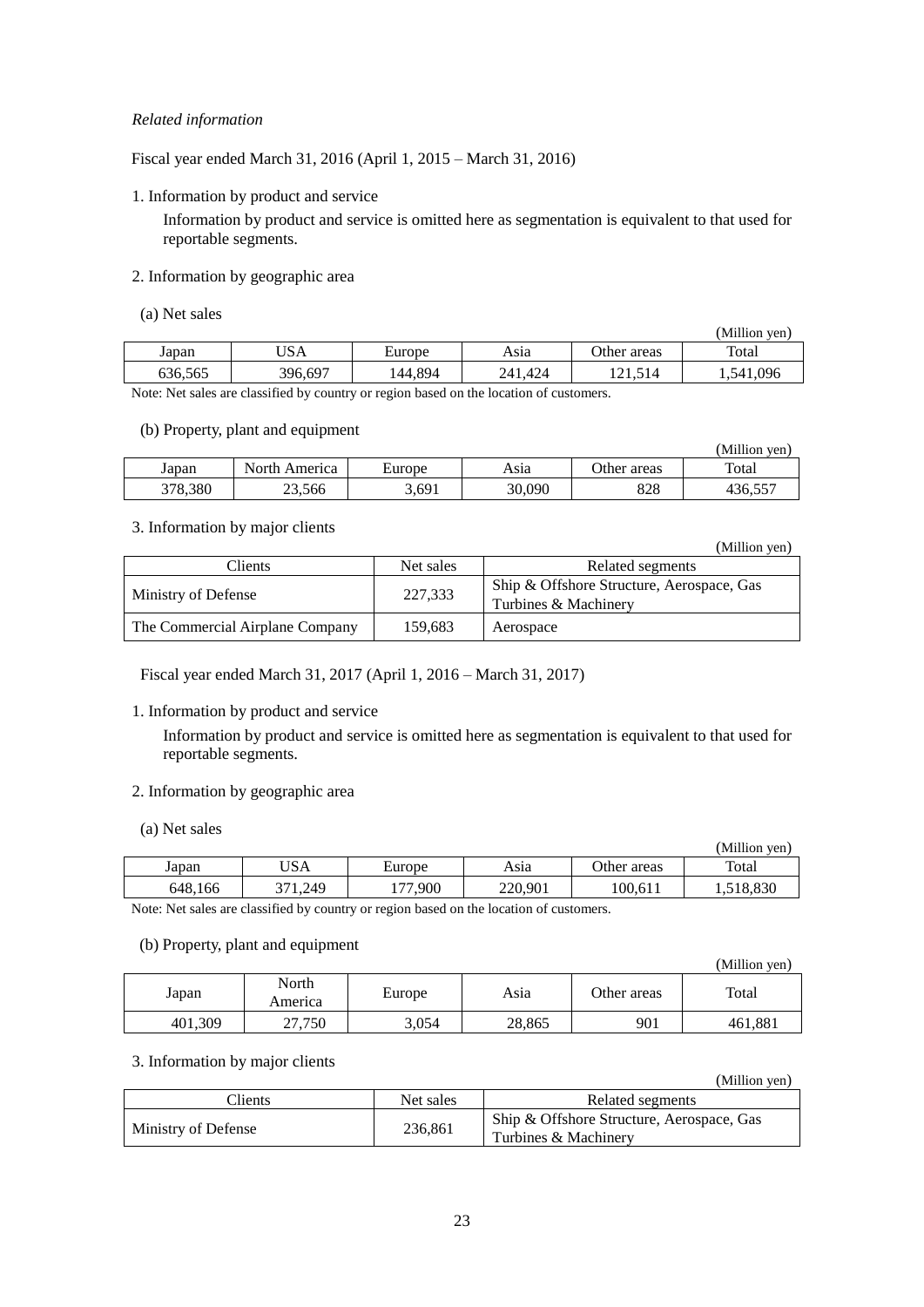*Impairment loss on fixed assets by reportable segment*

Not applicable.

# *Amortization amount for and unamortized balance of goodwill*

Not applicable.

# *Gain on negative goodwill by reportable segment*

Not applicable.

# *Per share data*

Years ended March 31 (Yen)

| 2016                       |        | 2017                       |        |  |
|----------------------------|--------|----------------------------|--------|--|
| Net assets per share       | 258.21 | Net assets per share       | 261.73 |  |
| Earnings per share - basic | 27.56  | Earnings per share - basic | 15.68  |  |

Notes:

1. Diluted net earnings per share is not stated because there are no potential shares.

2. Net income/loss per share and net income per share (diluted) were calculated based on the following: Years ended March 31 (Million yen)

|                                                                   | 2016      | 2017      |
|-------------------------------------------------------------------|-----------|-----------|
| Earnings per share - basic                                        |           |           |
| Net income attributable to owners of parent                       | 46,043    | 26,204    |
| Earnings not attributable to common shareholders                  | -         |           |
| Net income allocated to the common shares                         | 46,043    | 26,204    |
| Average number of common shares outstanding (Thousands of shares) | 1,670,591 | 1,670,561 |

### *Material subsequent events*

Not applicable.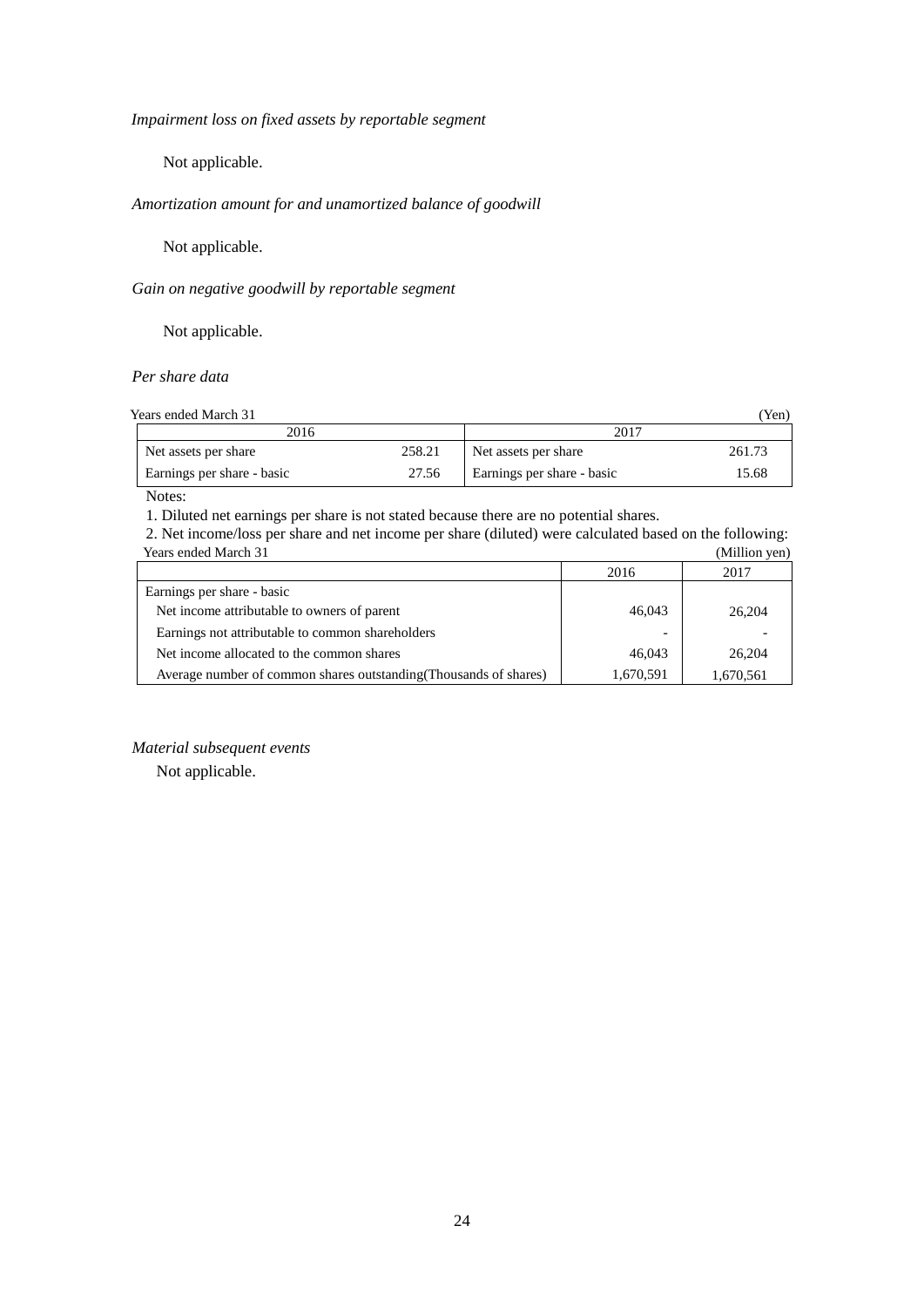# **4. Others**

# **(1) Consolidated orders and sales**

### **Orders received**

| Years ended March 31      |            |            |            |            | (Million yen)  |        |
|---------------------------|------------|------------|------------|------------|----------------|--------|
|                           | $2016$ (A) |            | $2017$ (B) |            | Change $(B-A)$ |        |
|                           |            | % of total |            | % of total |                | $\%$   |
| Ship & Offshore Structure | 98.394     | 5.8        | 36,979     | 2.7        | (61, 414)      | (62.4) |
| <b>Rolling Stock</b>      | 132,133    | 7.8        | 158,597    | 11.7       | 26,463         | 20.0   |
| Aerospace                 | 464,286    | 27.4       | 237,016    | 17.5       | (227, 270)     | (48.9) |
| Gas Turbine & Machinery   | 288,903    | 17.0       | 260,354    | 19.3       | (28, 548)      | (9.8)  |
| Plant & Infrastructure    | 138,775    | 8.1        | 95,012     | 7.0        | (43,762)       | (31.5) |
| Motorcycle & Engine       | 333,595    | 19.6       | 313,030    | 23.2       | (20, 564)      | (6.1)  |
| Precision Machinery       | 133,191    | 7.8        | 166,832    | 12.3       | 33,641         | 25.2   |
| Other                     | 104,407    | 6.1        | 80,948     | 6.0        | (23, 458)      | (22.4) |
| Total                     | 1,693,687  | 100.0      | 1.348.773  | 100.0      | (344.914)      | (20.3) |

Note: The Motorcycle & Engine segment's orders received are equal to its net sales as production is based mainly on estimated demand.

### **Net sales**

### Years ended March 31 (Million yen)

|                            |            |            |           |            | $\cdots$       |        |
|----------------------------|------------|------------|-----------|------------|----------------|--------|
|                            | $2016$ (A) |            | 2017      | (B)        | Change $(B-A)$ |        |
|                            |            | % of total |           | % of total |                | $\%$   |
| Ship & Offshore Structure  | 94,888     | 6.1        | 103,204   | 6.7        | 8.315          | 8.7    |
| <b>Rolling Stock</b>       | 146,646    | 9.5        | 137.159   | 9.0        | (9, 487)       | (6.4)  |
| Aerospace                  | 351,858    | 22.8       | 329,915   | 21.7       | (21, 943)      | (6.2)  |
| Gas Turbine & Machinery    | 236,445    | 15.3       | 241,953   | 15.9       | 5.507          | 2.3    |
| Plant & Infrastructure     | 135,668    | 8.8        | 160,877   | 10.5       | 25,208         | 18.5   |
| Motorcycle & Engine        | 333,595    | 21.6       | 313,030   | 20.6       | (20, 564)      | (6.1)  |
| <b>Precision Machinery</b> | 133,175    | 8.6        | 155,278   | 10.2       | 22,102         | 16.5   |
| Other                      | 108,817    | 7.0        | 77,410    | 5.0        | (31, 406)      | (28.8) |
| Total                      | 1.541.096  | 100.0      | 1,518,830 | 100.0      | (22, 266)      | (1.4)  |

# **Order backlog**

| Years ended March 31      |            |                          |            |            | (Million yen)  |        |
|---------------------------|------------|--------------------------|------------|------------|----------------|--------|
|                           | $2016$ (A) |                          | $2017$ (B) |            | Change $(B-A)$ |        |
|                           |            | % of total               |            | % of total |                | $\%$   |
| Ship & Offshore Structure | 259.921    | 13.4                     | 191.604    | 10.8       | (68,317)       | (26.2) |
| <b>Rolling Stock</b>      | 375,729    | 19.5                     | 392.224    | 22.2       | 16.494         | 4.3    |
| Aerospace                 | 608,352    | 31.5                     | 508,759    | 28.8       | (99, 593)      | (16.3) |
| Gas Turbine & Machinery   | 381,787    | 19.8                     | 394,977    | 22.4       | 13,190         | 3.4    |
| Plant & Infrastructure    | 255,944    | 13.2                     | 214,926    | 12.1       | (41,017)       | (16.0) |
| Motorcycle & Engine       |            | $\overline{\phantom{0}}$ |            |            |                |        |
| Precision Machinery       | 26,358     | 1.3                      | 37,912     | 2.1        | 11,553         | 43.8   |
| Other                     | 17,863     | 0.9                      | 21,401     | 1.2        | 3,538          | 19.8   |
| Total                     | 1,925,957  | 100.0                    | 1.761.806  | 100.0      | (164.151)      | (8.5)  |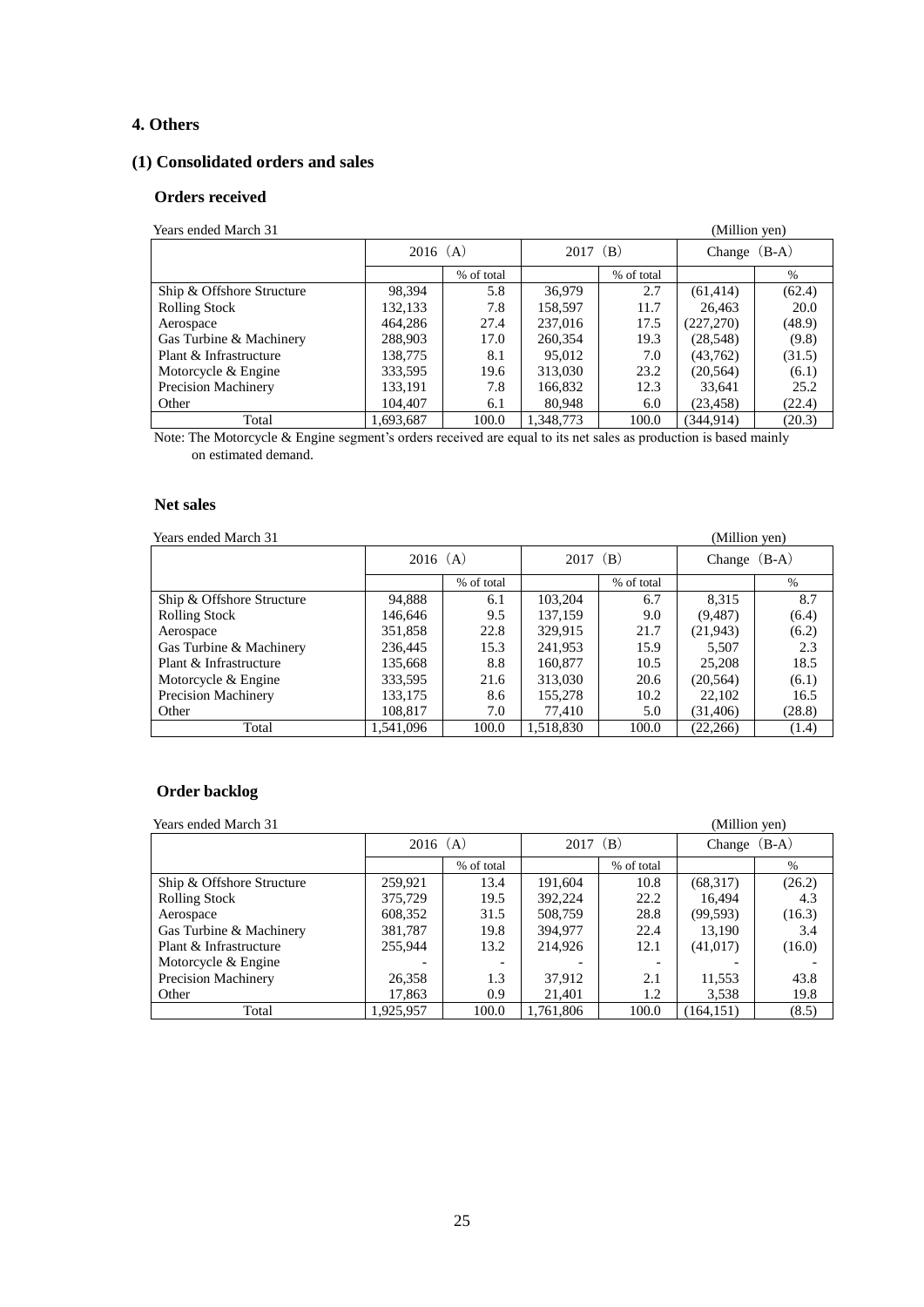# **(2) Supplementary information on earnings forecasts for the fiscal year ending March 31, 2018**

# **1. Consolidated earnings outlook**

|                                                           |                                                             |                                                       | (Billion yen)    |
|-----------------------------------------------------------|-------------------------------------------------------------|-------------------------------------------------------|------------------|
|                                                           | Outlook for the fiscal year<br>ending March 31, 2018<br>(A) | Fiscal year ended<br>March $31, 2017$ (actual)<br>(B) | Change $(A - B)$ |
| Net sales                                                 | 1,555.0                                                     | 1,518.8                                               | 36.2             |
| Operating income                                          | 58.0                                                        | 45.9                                                  | 12.1             |
| Recurring profit                                          | 51.5                                                        | 36.6                                                  | 14.9             |
| Net income attributable to                                |                                                             |                                                       |                  |
| owners of parent                                          | 36.0                                                        | 26.2                                                  | 9.8              |
|                                                           |                                                             |                                                       |                  |
| Orders received                                           | 1,560.0                                                     | 1,348.7                                               | 211.3            |
| Before-tax ROIC (%)                                       | $6.0\%$                                                     | 5.0%                                                  | 1.0%             |
| R&D expenses                                              | 48.0                                                        | 43.6                                                  | 4.4              |
| Capital expenditures                                      | 99.0                                                        | 82.7                                                  | 16.3             |
| Depreciation/                                             |                                                             |                                                       |                  |
| amortization                                              | 53.0                                                        | 51.5                                                  | 1.5              |
| Number of employees<br>at end of period                   | 36,400                                                      | 35,127                                                | 1,273            |
| *Number of employees outside<br>of Japan included therein | $*9,100$                                                    | $*8,779$                                              | $*(321)$         |

Notes: 1. Outlook's assumed foreign exchange rates: ¥108= US\$1, ¥114 = 1 euro

- 2. Before-tax ROIC = EBIT(income before income taxes + interest expense) / invested capital (interest-bearing debt + shareholders' equity).
- 3. Capital expenditures represent the total of newly recorded property, plant and equipment and newly recorded intangible assets. Depreciation/amortization represents depreciation/amortization expenses for property, plant and equipment and intangible assets.

### **2. Outlook by reportable segment**

(a) Net sales and operating income (loss)

|                            |                                                             |                            |                                                       |                            |                  | (Billion yen)              |
|----------------------------|-------------------------------------------------------------|----------------------------|-------------------------------------------------------|----------------------------|------------------|----------------------------|
|                            | Outlook for the fiscal year<br>ending March 31, 2018<br>(A) |                            | Fiscal year ended<br>March $31, 2017$ (actual)<br>(B) |                            | Change $(A - B)$ |                            |
|                            | Net sales                                                   | Operating<br>Income (loss) | Net sales                                             | Operating<br>Income (loss) | Net sales        | Operating<br>Income (loss) |
| Ship & Offshore Structure  | 100.0                                                       | $\Omega$                   | 103.2                                                 | (21.4)                     | (3.2)            | 21.4                       |
| <b>Rolling Stock</b>       | 150.0                                                       | 5.5                        | 137.1                                                 | 3.4                        | 12.9             | 2.1                        |
| Aerospace                  | 325.0                                                       | 13.0                       | 329.9                                                 | 25.0                       | (4.9)            | (12.0)                     |
| Gas Turbine & Machinery    | 265.0                                                       | 11.0                       | 241.9                                                 | 15.2                       | 23.1             | (4.2)                      |
| Plant & Infrastructure     | 125.0                                                       | 3.5                        | 160.8                                                 | 2.6                        | (35.8)           | 0.9                        |
| Motorcycle & Engine        | 330.0                                                       | 13.0                       | 313.0                                                 | 11.7                       | 17.0             | 1.3                        |
| <b>Precision Machinery</b> | 175.0                                                       | 16.0                       | 155.2                                                 | 13.1                       | 19.8             | 2.9                        |
| Other                      | 85.0                                                        | 4.0                        | 77.4                                                  | 3.1                        | 7.6              | 0.9                        |
| Adjustments                |                                                             | (8.0)                      |                                                       | (7.0)                      |                  | (1.0)                      |
| Total                      | 1,555.0                                                     | 58.0                       | 1,518.8                                               | 45.9                       | 36.2             | 12.1                       |

26